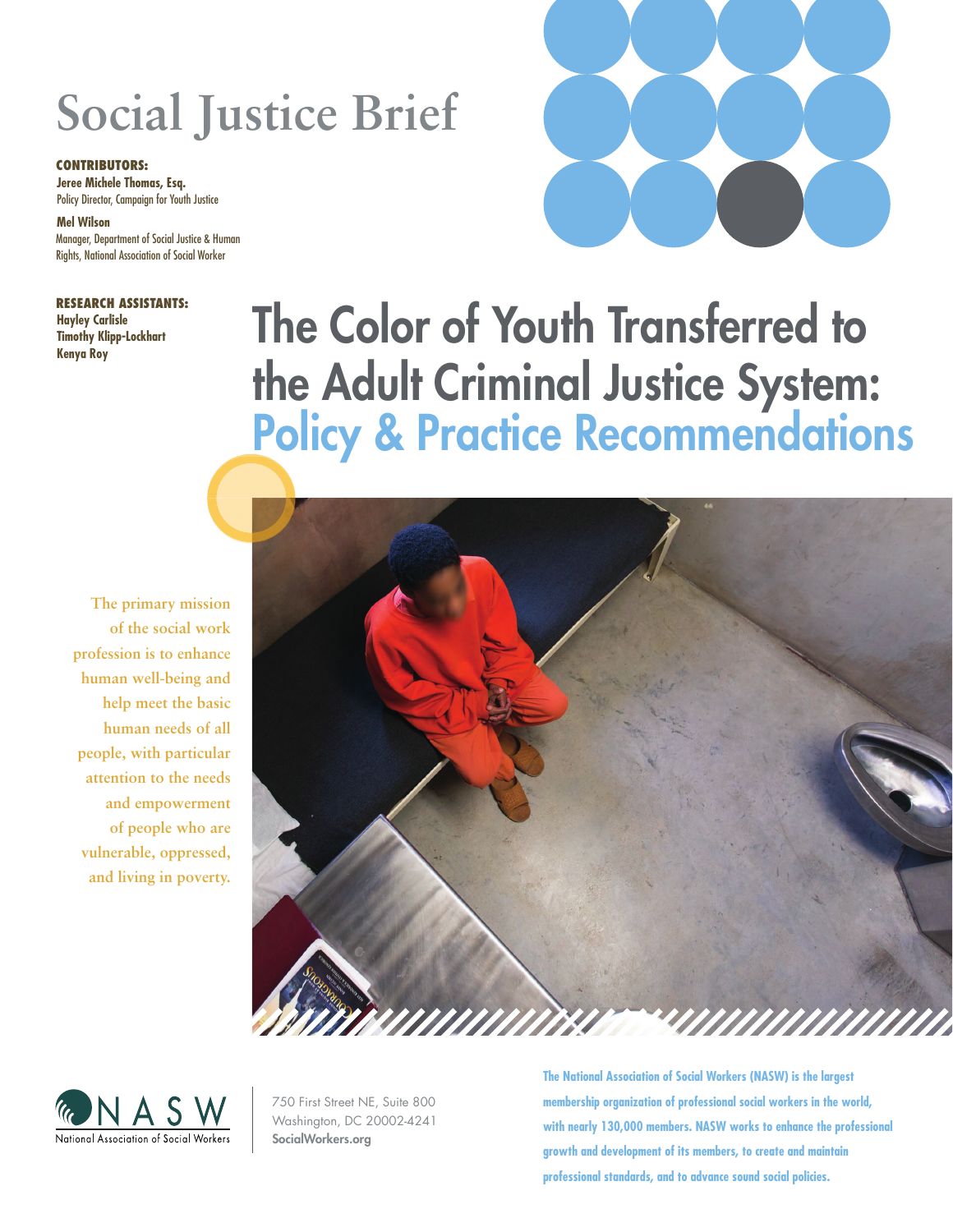

## **The Color of Youth Transferred to the Adult Criminal Justice System: Policy & Practice Recommendations**

In the United States, the vestiges of slavery are embedded in the criminal justice system and codified in the Thirteenth Amendment to the Constitution:

Neither slavery nor involuntary servitude, except as a punishment for crime whereof the party shall have been duly convicted, shall exist within the United States, or any place subject to their jurisdiction.

Individuals who have been convicted of criminal offenses in the United States may be treated and punished as enslaved people under the Constitution. In the United States, in every state, youth under age 18 are eligible to be transferred from juvenile court to adult court. In adult court, these youth receive public criminal records, get locked behind bars in adult jails, and receive lengthy sentences in facilities that were not made to take their social or brain development into account. Upon conviction in the criminal justice system, they become eligible to be treated and punished as enslaved people.

Advocates seeking to understand and reduce disproportionate representation of black youth in the adult criminal justice system must start by looking through the lens of the Thirteenth Amendment. $^{\mathrm{l}}$  Despite significant declines in juvenile arrest rates and the total number of youth being sent to adult court, adult jails, and adult prisons, juvenile court judges are transferring black youth to adult courts at some of the highest percentages in

thirty years of data collection. Black youth are approximately 14% of the total youth population, but 47.3% of the youth who are transferred to adult court by juvenile court judges who believe the youth cannot benefit from the services of their court. $^{2}$  Black youth are 53.1% of youth transferred for person offenses despite the fact that black and white youth make up an equal percentage of youth charged with person offenses, 40.1% and 40.5% respectively, in 2015. $3$ 

Researchers, system stakeholders, and advocates have reported on the disproportionate representation of black youth at nearly every contact point in the juvenile justice system. Some research indicates that even when accounting for the type of offense, black youth are more likely to be sent to adult prison and receive longer sentences.<sup>4</sup> Although stakeholders acknowledge these findings, they are rarely contextualized beyond the justice system. In this brief, the Campaign for Youth Justice (CFYJ) and the National Association of Social

**Social Justice Brief** » **1** «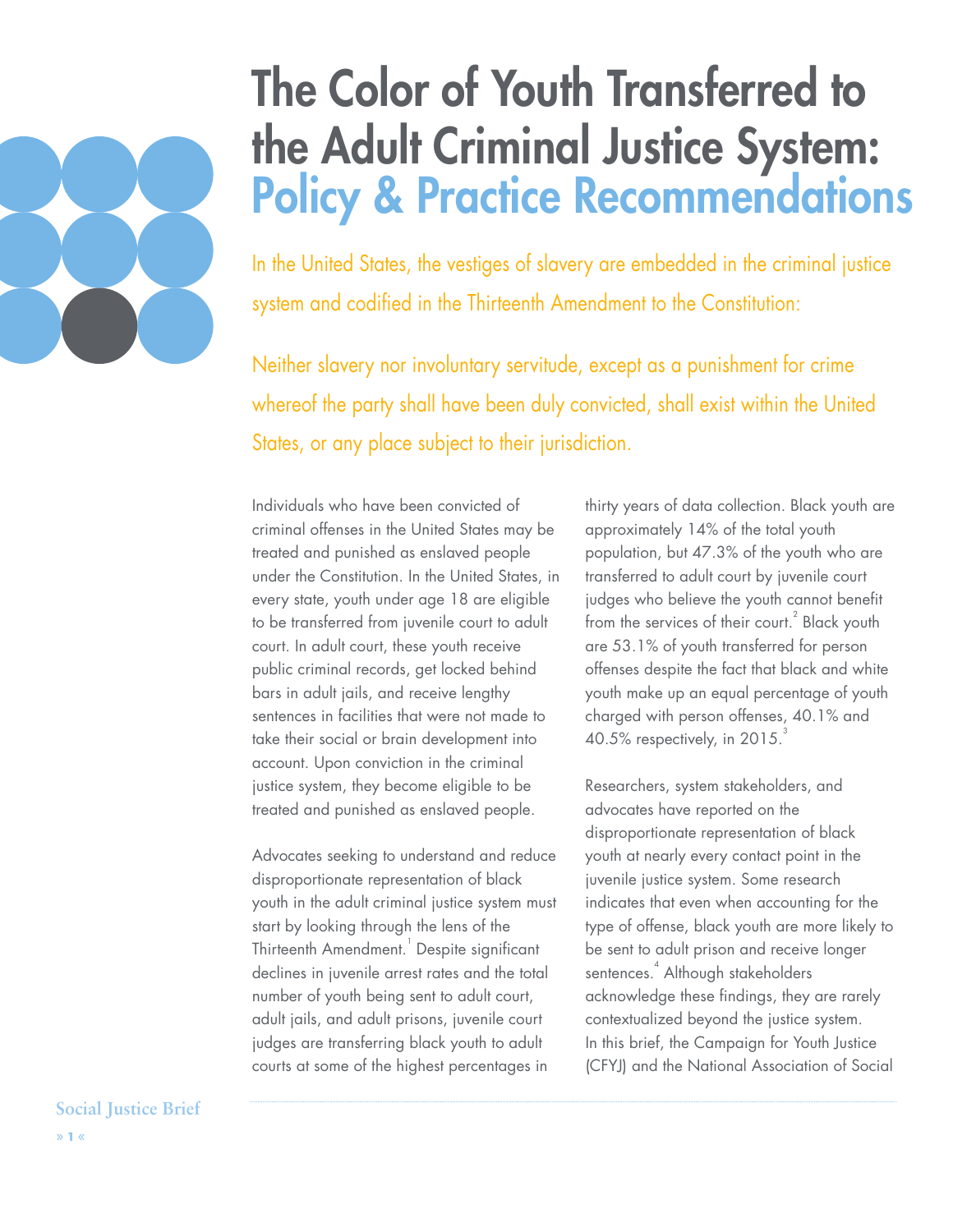Workers (NASW) outline how black youth end up at the front door of adult courts through three state case studies of Oregon, Florida, and Missouri. We dive into the historical context of racial terror inflicted on black communities that has shaped the foundation of systemic policies, practices, and procedures that compound disproportionality. From this context, we highlight what advocates and local and state officials are doing to overcome the impact of historic and ongoing racism. Finally, we make recommendations for what social workers and advocates can do to redress racial disproportionality in black youth transferred to adult court through clinical practice and policy advocacy.

## **Introduction**

Kalief Browder, <sup>5</sup> Uniece Fennell, <sup>6</sup> Emmanuel Akueir,<sup>7</sup> and Jaquin Thomas<sup>8</sup>—what do these youth have in common? They are young people of color, they were charged and prosecuted as adults before reaching the age of 18, and their contact with the adult system led them to take their lives. Their painful stories are emblematic of the plight associated with the disproportionate prosecution and incarceration of youth of color in the adult criminal justice system.

Although the total number of youth waived by juvenile court judges has declined by nearly 75% from its peak in 1994, black youth remain disproportionately represented. $^{\degree}$  In 2015, black youth were 14% of the youth population nationally $^{10}$  but 47.3% of the youth waived to adult court by juvenile court judges—a small decline from over 50% in 2014, but still among the highest percentage of black youth waived in nearly thirty years of data collection.<sup>1</sup>

Racial and ethnic disproportionality does not start at the point of transfer to the adult system. As a result, there is no way to eliminate disproportionality at transfer without a recognition of why youth of color are more likely to be referred to the juvenile system from their schools or policed in their communities. These challenges are deeply rooted in the fabric of American society and although data confirm their existence, there is still insufficient acknowledgment of the long-term effects of slavery, Jim Crow laws, racial terrorism, and the explicit and implicit biases that have existed and continue to exist against people of color. As a result, policies and practices in states across the country both unintentionally and intentionally perpetuate these challenges.

CFYJ and NASW share a deep concern for the racial and ethnic disproportionality and disparities that exist in our nation's juvenile and adult criminal justice systems. We understand that this disproportionality is a symptom of chronic and systemic racism beyond the confines of the justice system itself, but we believe that intentional advocacy and transformative thinking by social workers, attorneys, youth advocates, and system leaders can begin to redress this issue locally and statewide.

The purpose of this brief is to highlight how three states have grappled with policies and practices with deeply rooted racial impacts on the transfer of black youth. Specifically, we looked at how advocates, agencies, community members, and legislators have pushed for changes to place front and center the need to recognize, track, and continue to address racial disproportionality in the justice

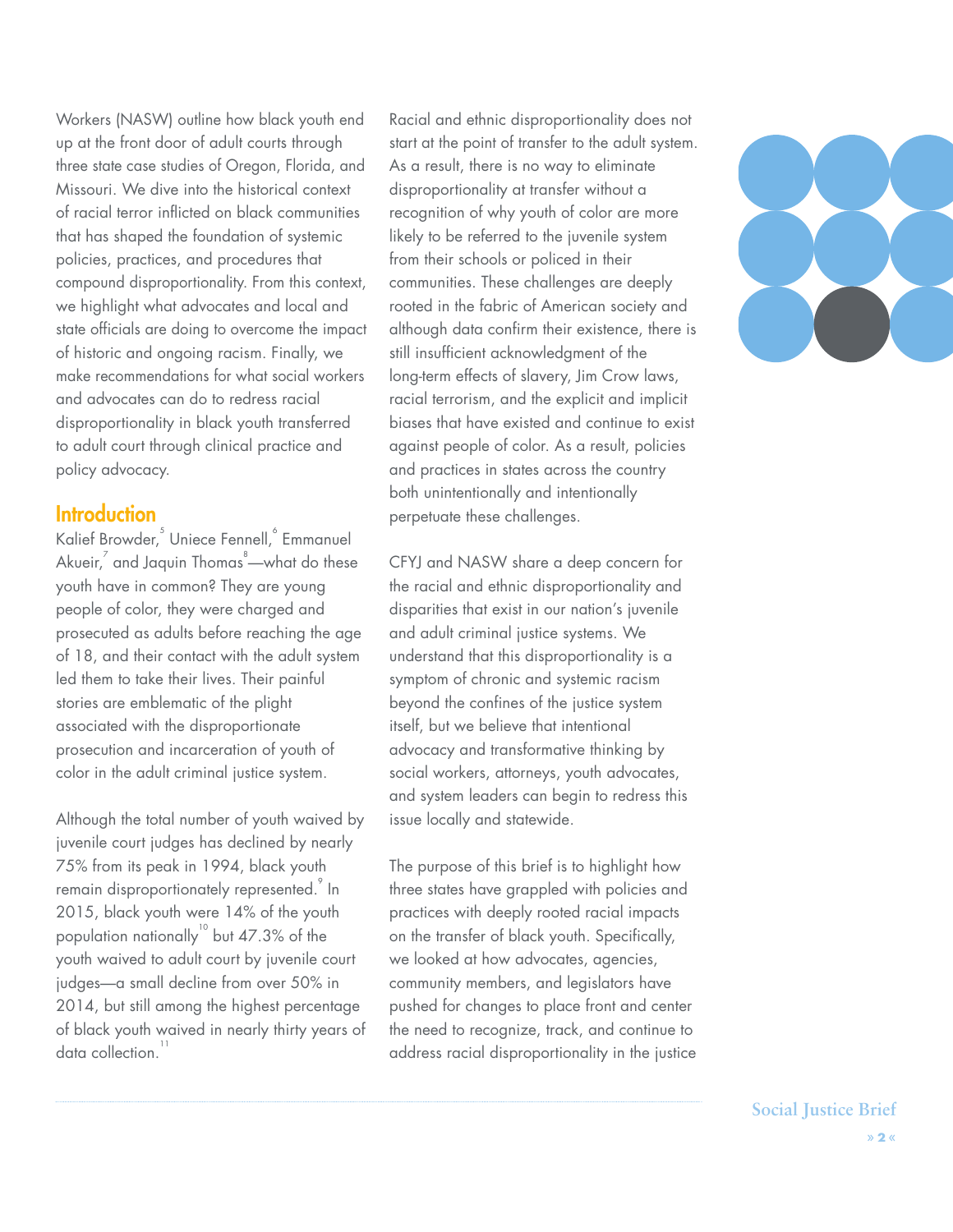

system. This brief will conclude with recommendations for policies and practices that social workers and other youth advocates may consider in the pursuit of more just and equitable outcomes for youth at-risk of entering the adult criminal justice system.

#### **Youth in the Adult Criminal Justice System How Do Youth End Up in the Adult**

## **Criminal Justice System?**

In 2015, at least 75,900 youth under 18 were prosecuted as adults in the United States every year.<sup>12</sup> There are three main ways that youth can be transferred to the adult criminal justice system.

#### **Statutory Exclusion**

First, legislators can statutorily exclude youth under 18 from juvenile court by setting a lower age of juvenile court jurisdiction or by excluding all youth charged or convicted with certain offenses from going to juvenile court. In 2015, an estimated 66,700 youth were automatically treated as adults because their state had a lower age of juvenile court jurisdiction that excludes 16 and/or 17-year-olds solely because of their age.<sup>13</sup> Four states—Louisiana, South Carolina, New York, and North Carolina—passed legislation in 2016 and 2017 to fully raise their age of juvenile court jurisdiction to age 18 by 2019 or 2020.<sup>14</sup> Missouri passed legislation in 2018 with an implementation date of January 2021.<sup>15</sup> Only four states—Georgia, Michigan, Texas, and Wisconsin—have lower ages of juvenile court jurisdiction without legislation passed to raise the age in the near future.<sup>16</sup> All of the youth cited in the first paragraph of this brief were tried as adults without a hearing in front of a juvenile court judge

because they lived in states with lower ages of juvenile court jurisdiction at the time of their arrests.

In addition to lower ages of juvenile court jurisdiction, legislatures can also exclude some youth from juvenile court if they are a certain age and charged with a certain offense. In states like Maryland, legislators statutorily exclude youth from juvenile court for 33 offenses.<sup>17</sup> However, in 2014 legislative changes expanded the opportunity for these youth to request a hearing to go to juvenile court.<sup>18</sup> As a result, in the City of Baltimore, the percentage of youth prosecuted as adults whom judges later transferred back (that is, reverse waived) to the juvenile system increased from fewer than 40% in 2014 to 90% in 2017.<sup>19</sup> Finally, many state legislatures have also passed "once an adult, always an adult" laws that statutorily exclude youth from juvenile court based on prior charges or convictions in adult court.<sup>20</sup>

#### **Judicial Waiver**

Second, juvenile court judges can waive youth to adult court. In 2014, juvenile court judges waived approximately 4,000 youth to adult court.<sup>21</sup> Overall, the number of youth transferred by juvenile court judges to adult court nationally is relatively small compared to youth statutorily excluded or direct filed by prosecutors to adult court. However, this was not always the case. Before the 1970s, most youth were only transferred by judicial waiver, and only eight states statutorily excluded youth; by 2000, 38 states had statutory exclusion laws.<sup>22</sup> Discretionary judicial transfer is the most efficient in terms of judicial economy. Unlike statutory exclusion, when a judge decides after a detailed

**Social Justice Brief** » **3** «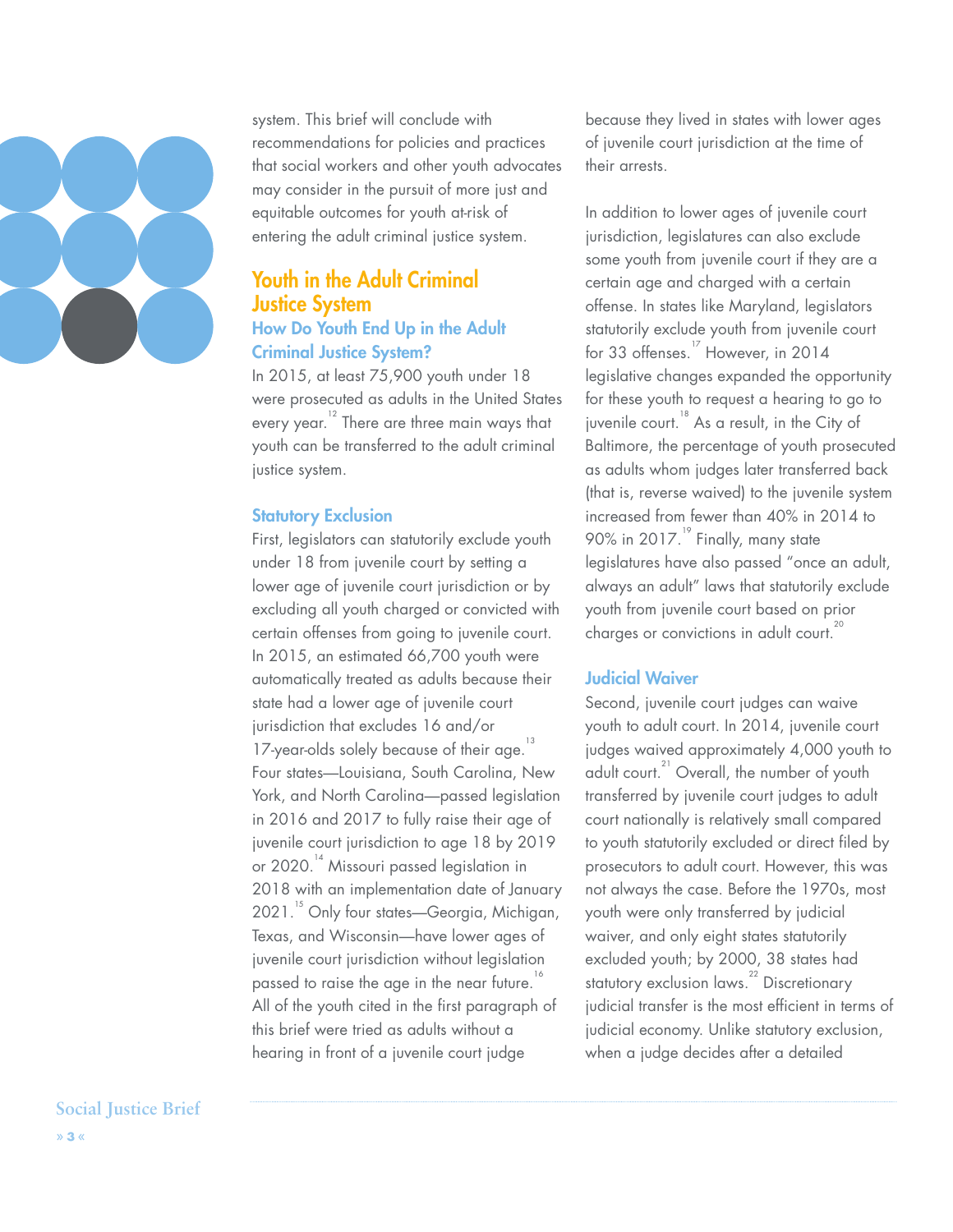transfer hearing that a youth cannot be served in the juvenile justice system, the youth is less likely to have their case dismissed or to end up on probation or back in the juvenile court.<sup>23</sup> However, the legislature may limit the discretion of juvenile court judges by making transfer mandatory or creating a presumption of transfer after a juvenile court judge finds certain factors; nevertheless, judicial waiver remains one of the most common transfer mechanisms, with 45 states and DC allowing some form of judicial waiver in their statutes.<sup>24</sup>

#### **Prosecutorial Discretion or Direct File**

Finally, in 12 states and Washington, DC, prosecutors have the power to decide where to prosecute youth through prosecutorial direct file.<sup>25</sup> Like statutory exclusion laws, prior to the 1970s, only 2 states, Florida and Georgia, allowed prosecutors to decide where a youth would be prosecuted, but the number of jurisdictions rose to 15 by 2000, and only recently decreased after changes to laws in California and Vermont.<sup>26</sup> It is important to note that while prosecutorial direct file explicitly empowers the prosecutor with the decision to transfer a youth to adult court, most transfer mechanisms require the initiative of a prosecutor, and prosecutorial charging decisions affect a youth's eligibility for transfer.

#### **Who Ends Up in the Adult Criminal Justice System?**

The youth who end up in the adult criminal justice system are more likely not only to be black or brown children, but also to commit suicide while in adult jail, $^{27}$  to have psychiatric symptoms than youth housed in juvenile facilities, $^{^{28}}$  and to reoffend $^{^{29}}$  once they are back in their communities.

In addition, although youth in the adult system face many of the same consequences as adults, neuroscientists, adolescent psychologists, and even the U.S. Supreme Court have reiterated that youth are fundamentally different from adults. In 2005, 2010, and 2012, the U.S. Supreme Court relied on neuroscience and research on adolescent development to ban the death penalty for individuals who committed offenses as juveniles and to end mandatory juvenile life without parole. In *Roper v. Simmons*, <sup>30</sup> *Graham v. Florida*, <sup>31</sup> and *Miller v. Alabama*, <sup>32</sup> the Court emphasized this difference. In Justice Kagan's majority opinion in *Miller* she writes,

We reasoned that those findings—of transient rashness, proclivity for risk, and inability to assess consequences—both lessened a child's "moral culpability" and enhanced the prospect that, as the years go by and neurological development occurs, his "deficiencies will be reformed." $^{33}$ 

Youth involved in both the juvenile and adult justice systems are not only neurologically different, but are also more likely to have mental health needs. Studies estimate that between "one-half and two-thirds of [detained] juveniles have one or more psychiatric disorders."34 In addition, many youth involved in the juvenile or adult systems have also experienced exposure to complex trauma<sup>3</sup> described as multiple, invasive, and persistent exposure to violence, abuse, or neglect.<sup>36</sup> In some states, public defender offices employ social workers who identify, document, and report this trauma along with other mitigating factors and recommend treatment or alternative sentencing for youth. In some states, judges use reports from social workers not only to adjust a youth's sentence, but also to decide

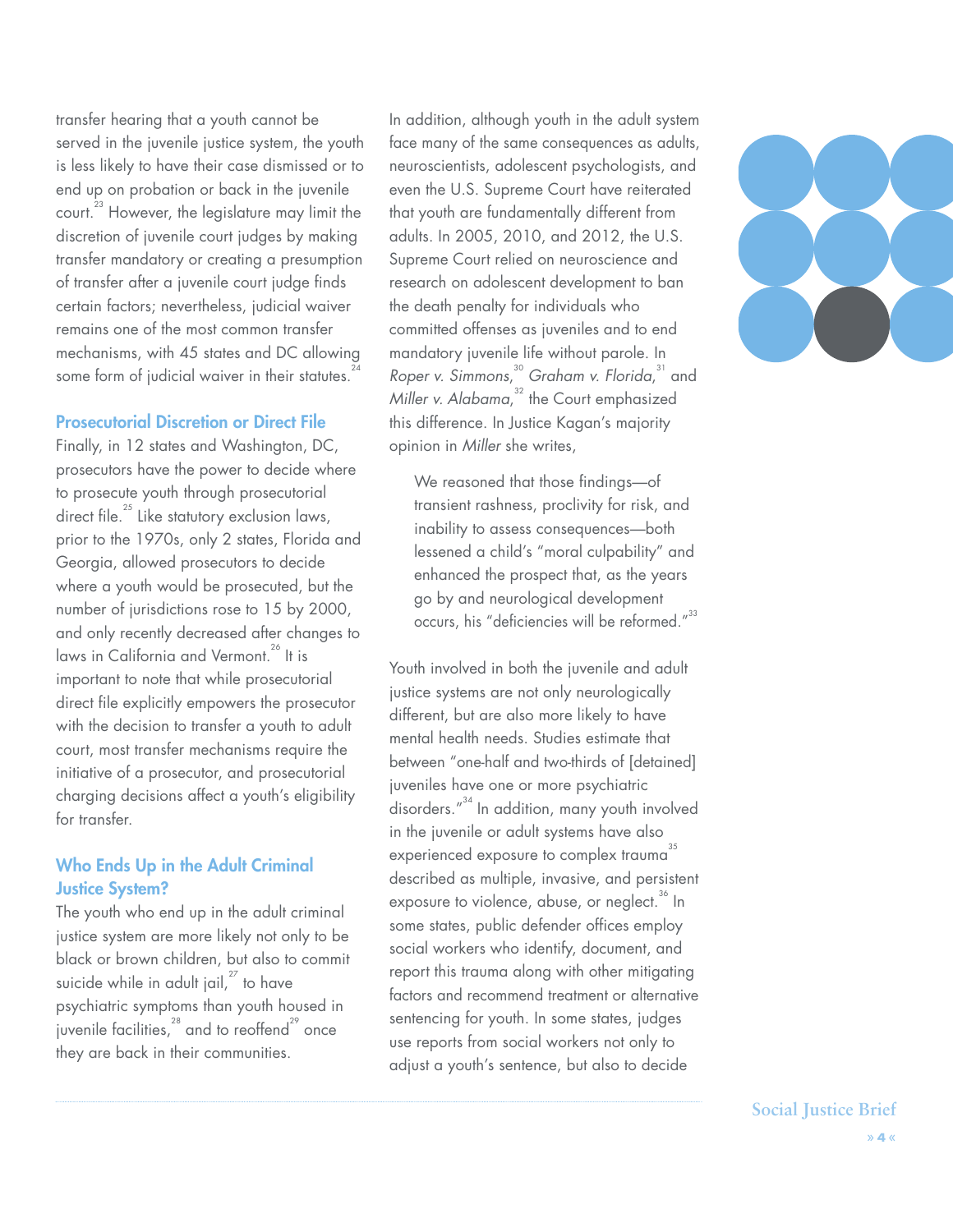

to keep or waive the youth back to juvenile court. In these cases, the practical role that a social worker plays in stopping transfer or deferring a harsh adult sentence is pivotal. Unfortunately, these opportunities are not available in every state or in every case, and given the multiple pathways for youth to end up in the adult criminal justice system and the disproportionate impact on the most vulnerable and high-need youth of color, it is imperative to understand how and whether states are acknowledging and addressing this difficult system contact point.

#### **What Happens to Youth in the Adult Criminal Justice System?**

There are several reasons why transferring youth to the adult criminal justice system is a harmful and ultimately ineffective practice for system stakeholders who want to promote public safety. Placement in adult jails and prisons generally inhibit a youth's access to treatment, education, and members of their support networks.<sup>37</sup> Educational and rehabilitative programming are limited in adult jails and prisons because the facility, staff, and programming were not developed to serve youth. Staff might not have specialized training, and even if they do the staff-to-inmate ratio in adult facilities is generally higher.<sup>38</sup> As a result, youth in adult facilities are at a slightly increased risk of physical or sexual abuse by staff and other inmates.<sup>39</sup> In an effort to protect youth, adult facility administrators often place youth in solitary confinement, also known as protective custody, for extended periods of time. $40^{\circ}$  Unfortunately, solitary confinement is just as dangerous for youth, so much so that prolonged use of the practice was deemed torture by United Nations' Special Rapporteur of the Human Rights Council in

2011.<sup>41</sup> There are national standards and movements to limit the solitary confinement of youth in juvenile facilities, but these reforms often do not reach youth in adult facilities.<sup>42</sup> After release, youth involved in the adult criminal justice system also face some of the same collateral consequences of an adult conviction as adults, including barriers to employment, housing, education, and voting due to a public criminal record.<sup>43</sup> However, these youth have no lived experience navigating these systems in a way that an adult might navigate them.

## **Race, Ethnicity, and Youth Transfer Data**

There is no federal law requiring the collection of data on all the transfer mechanisms that place youth in adult courts. Under the Juvenile Justice and Delinquency Prevention Act of 1974, states generally collect data on youth waived by juvenile court judges to adult court, but this transfer mechanism is not as widely used as statutory exclusion or prosecutorial direct file.

As a result, beyond judicial waiver, individual states decide whether to collect data on their other transfer mechanisms. As of 2018, 35 states and Washington, DC, published data within the last five years on juvenile transfer and youth convicted in adult court (see Appendix 1). Of these jurisdictions, only 18 disaggregated data by race. In 2018, Indiana passed legislation to expand its data tracking to include disaggregation by race, sex, age, county of prosecution, charges filed, conviction received, and sentence received.<sup>44</sup>

In addition to limited disaggregated data, some states do not annually update their

**Social Justice Brief** » **5** «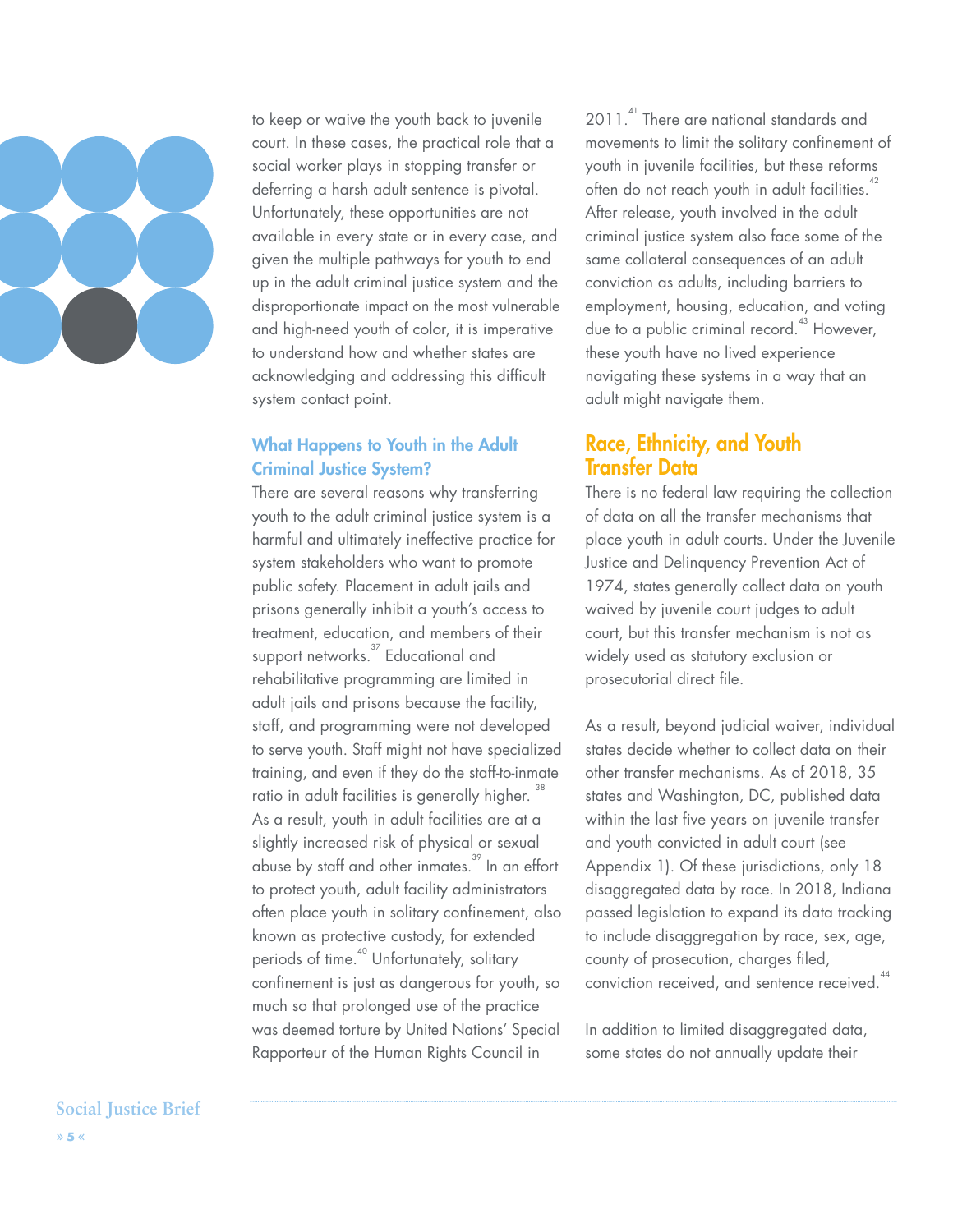



data, so the most recent data might be three to five years old. Since data on race and transfer are limited, we selected three states, Oregon, Florida, and Missouri, which annually publish their transfer data disaggregated by race. We reviewed their data and transfer statutes over the last decade, and researched whether there were legal, social, or political issues that influenced racial and ethnic disproportionality in their transfer of youth to the adult system. We found that all three states experienced decreases in the total number of youth in adult court, likely in large part due to decreases in youth crime overall. However, all three states still struggle with racial disproportionality. Considering their data, many of the states have enacted policies and created practices at a local and state level in an effort to address racial and ethnic disproportionality in transfer.

#### **Looking Deeper into State Transfer Trends Oregon's Measure 11**

Every state in America has its own tenuous history with racial discrimination, and Oregon is no exception. In 1844, the Legislative Committee of the Oregon Territory enacted a racial exclusion law, which made it illegal for "black or mulatto" individuals to live in the territory of Oregon.<sup>45</sup> The law also called for the lashing of free or enslaved black people who entered or remained in the territory.<sup>46</sup> Over the course of the next 70 years, Oregon's government enacted and repealed exclusion laws and other laws meant to tax or limit the rights of people of color.<sup> $47$ </sup> It was not until 1973 that Oregon's legislature passed a resolution re-ratifying its support of the Fourteenth Amendment, which provided full citizenship to African Americans and other individuals of color born in the United States.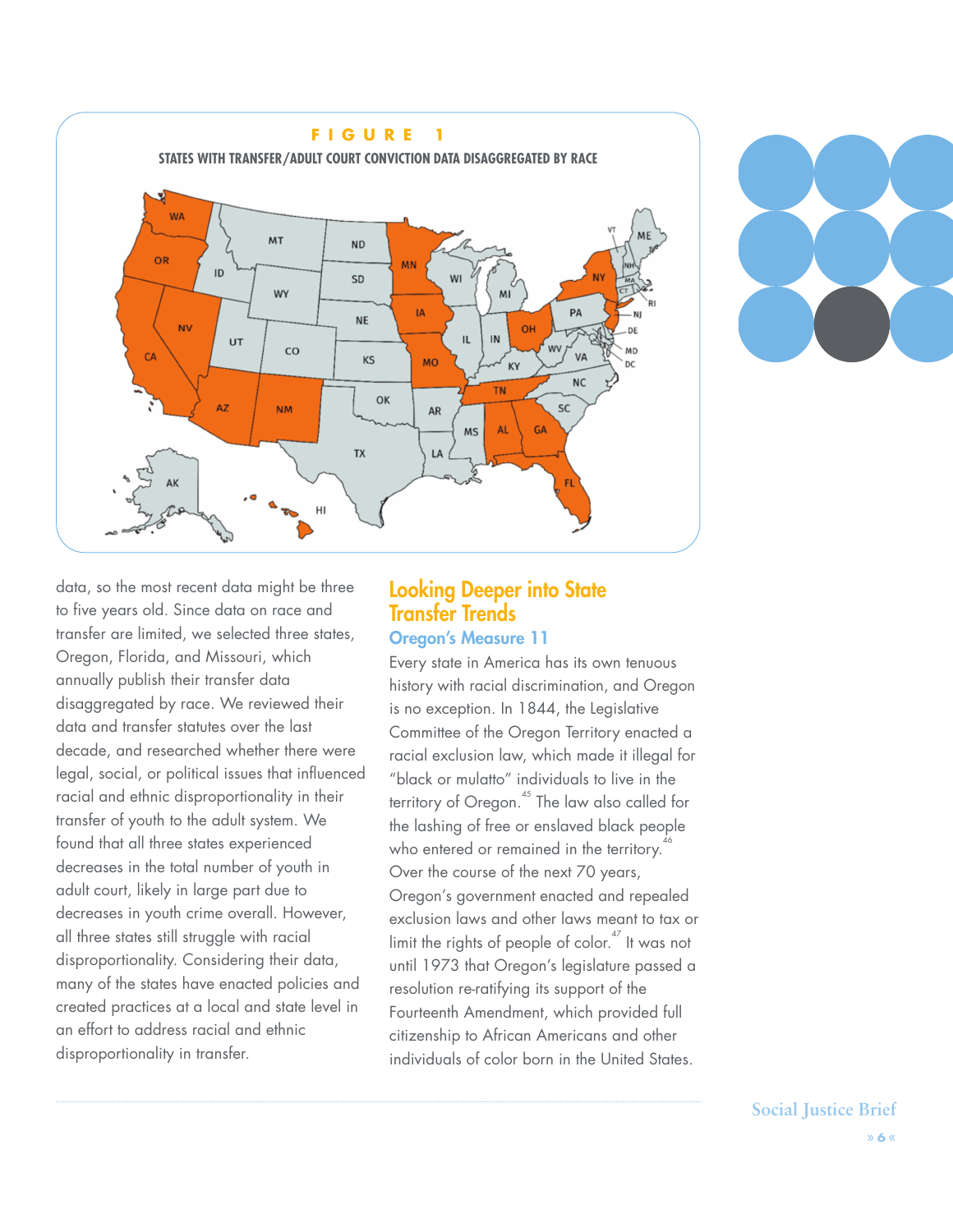

A little over 20 years later, in November 1994, Oregon voters approved a ballot initiative called Measure 11. As noted in *Table 1 below*, Measure 11 created mandatory minimum prison sentences for a number of crimes and required automatic transfer to adult court of youth ages 15 to 17 charged with certain felony offenses. In 1995 and 1997, the legislature added additional offenses, specifically attempted murder, attempted aggravated murder, arson, compelling prostitution, and use of a child in display of a sex act.<sup>48</sup> As a result of Measure 11, on June 1, 2018, the Oregon Department of Corrections held 263 individuals who were transferred to adult court as juveniles and the Oregon Youth Authority (OYA) held 138 youth.<sup>49</sup>

## **Racial Disproportionality among Youth Tried as Adults in Oregon**

In Oregon, white youth are approximately 64% of the youth population, Hispanic youth are 20.3%, Asian youth are 4%, black youth are 2.3%, youth of two or more races are 5.8%, Native American youth are 1.2%, and Native Hawaiian/Pacific Islander youth are 0.5%.<sup>50</sup> In 2017, juvenile court judges waived and the provisions of Measure 11 transferred a total of 139 youth to adult court. Of the youth in adult court, 42.4% were white youth, 34.5% were Hispanic youth, 15.8% were black youth, and 2.2% were Native American youth.<sup>31</sup> Hispanic, black, and Native American youth are all disproportionately represented in the adult system in Oregon, and have been over the past decade. The representation of black youth, in particular, has been significantly disproportionate with percentages as high as

#### **TABLE 1: Measure 11 Crimes and Minimum Mandatory Sentences for Juveniles Age 15,16, or 17**

| <b>Offense List</b>                                                                                                                                                                                                                                                                           | <b>Years</b>    | <b>Months</b> |
|-----------------------------------------------------------------------------------------------------------------------------------------------------------------------------------------------------------------------------------------------------------------------------------------------|-----------------|---------------|
| Assault in the second degree (ORS 163.175), kidnapping in the second degree (ORS 163.225),<br>robbery in the second degree (ORS 164.405), using a child in a display of sexually explicit<br>conduct (ORS 163.670), compelling prostitution (ORS 167.017(1)(a),(b), or (d))                   | 5               | 10            |
| Manslaughter in the second degree (ORS 163.118), rape in the second degree (ORS 163.365),<br>sodomy in the second degree (ORS 163.395), unlawful sexual penetration in the second degree<br>(ORS 163.408), sexual abuse in the first degree (ORS 163.427)                                     | 6               | 3             |
| Attempt or conspiracy to commit murder (ORS 163.115), assault in the first degree (ORS 163.185), 7<br>kidnapping in the first degree (ORS 163.235), robbery in the first degree (ORS 164.415), arson<br>in the first degree when offense is a threat of serious physical injury (ORS 164.325) |                 | 6             |
| Manslaughter in the first degree (ORS 163.118), rape in the first degree (ORS 163.375),<br>sodomy in the first degree (ORS 163.405), unlawful sexual penetration in the first degree<br>(ORS 163.411)                                                                                         | 8               | 4             |
| Attempt or conspiracy to commit aggravated murder (ORS 163.095)                                                                                                                                                                                                                               | 10 <sup>°</sup> | $\bf{0}$      |
| <b>Aggravated vehicular homicide (ORS 163.149)</b>                                                                                                                                                                                                                                            | 20              |               |
| <b>Murder (ORS 163.115)</b>                                                                                                                                                                                                                                                                   | 25              |               |

Source: Oregon Revised Statute Chapter 137.707.

## **Social Justice Brief**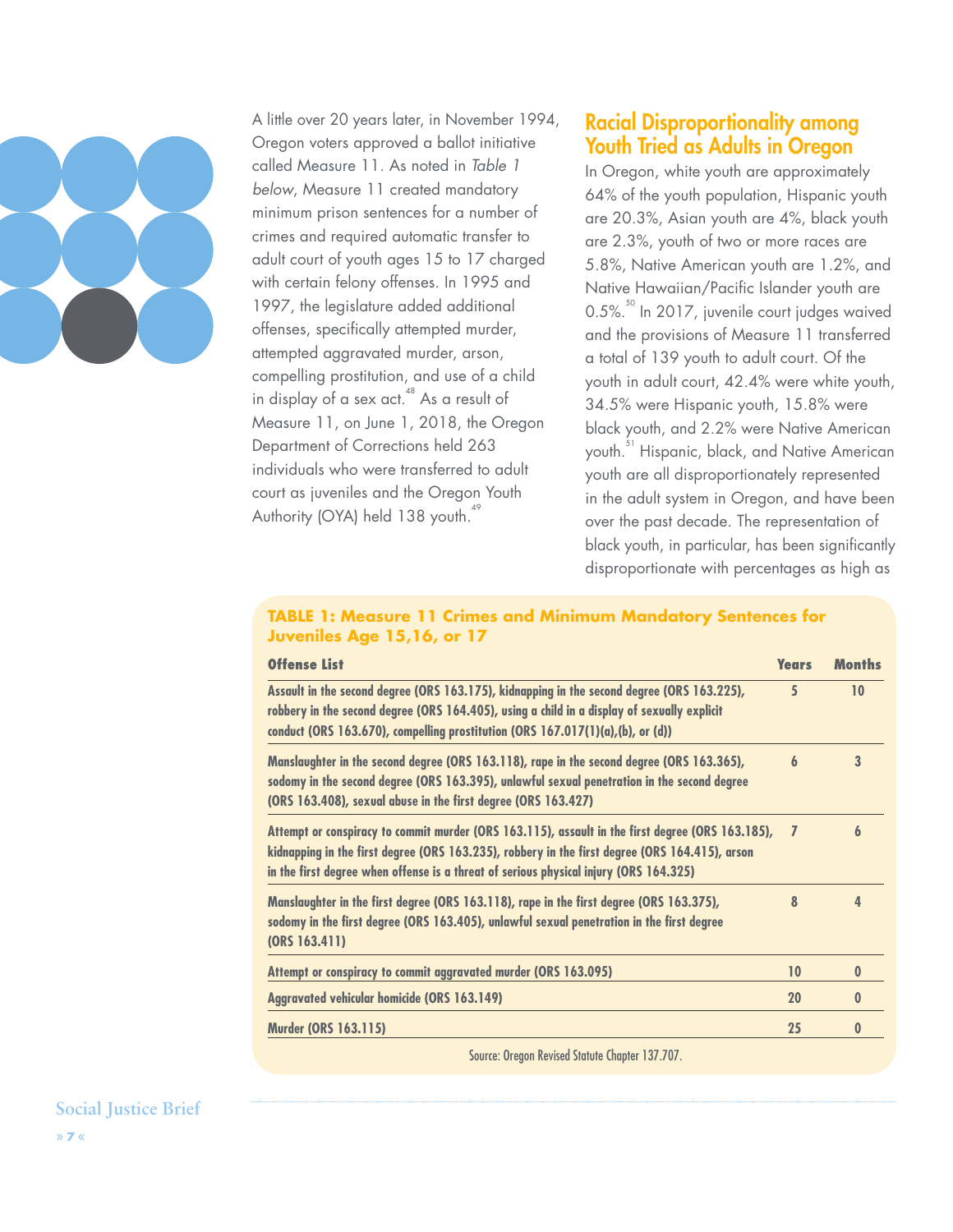22.7% of the youth in adult court whereas only being 2.3% of the population.

Since the adoption of Measure 11 in 1995, Oregon youth of color have consistently been disproportionately affected. Black youth are 13 times more likely than their white peers to face adult court.<sup>52</sup> According to a 2018 report of the Oregon Council on Civil Rights, black youth are more likely to be charged with second-degree robbery, a lower-level Measure 11 offense.<sup>53</sup> A majority of youth charged with Multnomah County, district attorney Rod Underhill announced in 2016 that he would recommend youth get charged in juvenile court if they plea to an offense that is not covered under Measure 11.<sup>56</sup> Although this local prosecutorial effort is one step toward keeping youth out of adult court, it also creates a dangerous incentive for youth to plead guilty very early in their case. It is important that local prosecutors track data and outcomes on youth who benefit from this practice and review its impact on racial



#### **TABLE 2: Percentage of Youth in Adult Court in Oregon from 2007 to 2017**

|                 | 2007 | 2008 | 2009 | 2010 | 2011 | 2012 | 2013 | 2014 | 2015     | 2016 | 2017 |
|-----------------|------|------|------|------|------|------|------|------|----------|------|------|
| <b>White</b>    | 60.3 | 67.9 | 50.3 | 46.4 | 51.6 | 47.8 | 47.1 | 39.0 | 42.0     | 45.5 | 42.4 |
| <b>Hispanic</b> | 18.3 | 17.5 | 28.8 | 24.6 | 25.6 | 24.1 | 22.5 | 28.6 | 31.6     | 26.0 | 34.5 |
| <b>Black</b>    | 15.3 | 16.9 | 15.2 | 22.5 | 15.8 | 19.6 | 22.5 | 22.7 | 21.3     | 21.1 | 15.8 |
| <b>Native</b>   | 1.6  | 2.9  | 1.5  | 3.8  | 3.3  | 2.7  | 3.2  | 4.5  | 2.3      | 2.4  | 2.2  |
| <b>Asian</b>    | 2.1  | 0.9  | 2.1  | 0.7  | 1.9  | 3.6  | 1.6  | 0.6  | $\bf{0}$ | 1.6  | 2.9  |
| Other/unknown   | 2.3  | 5.6  | 2.1  | 2.1  | 1.9  | 2.2  | 3.2  | 4.5  | 2.9      | 3.3  | 2.2  |
| <b>Total</b>    | 431  | 391  | 330  | 289  | 215  | 224  | 187  | 154  | 174      | 123  | 139  |

Source: Oregon Youth Authority. (2018). Dispositions. Retrieved from www.oregon.gov/oya/Pages/jjis\_data\_eval\_rpts.aspx

these lower-level offenses end up pleading down to charges that are still tried in adult court but do not require mandatory minimum sentencing. $54$  The inclusion of lower-level offenses in Measure 11 results in youth facing adult court who could have started in juvenile court. The inclusion of lower-level second-degree offenses has resulted in black youth being 13.7 times more likely than their white counterparts to face a Measure 11 indictment.<sup>55</sup>

## **Addressing Racial Disproportionality of Youth Prosecuted as Adults in Oregon**

One way that local officials have attempted to address racial disproportionality among youth convicted as adults due to Measure 11 is to adopt local prosecutorial policies. In

disproportionality. This local practice could continue to reproduce racial disproportionality in the juvenile system even if fewer youth end up in the adult system.

In addition to local efforts, in 2017 the Oregon legislature passed a bill to allow for the creation of a racial and ethnic impact statement for state measures that are likely to affect the criminal justice system.<sup>57</sup> Legislative racial impact statements, which originated in Iowa, can help provide legislators with a fully informed perspective of the impact of their legislation.<sup>58</sup> As with local practice, it is important to track the impact of these statements on the passage of laws that could reduce or exacerbate racial and ethnic disproportionalities or disparities. In addition,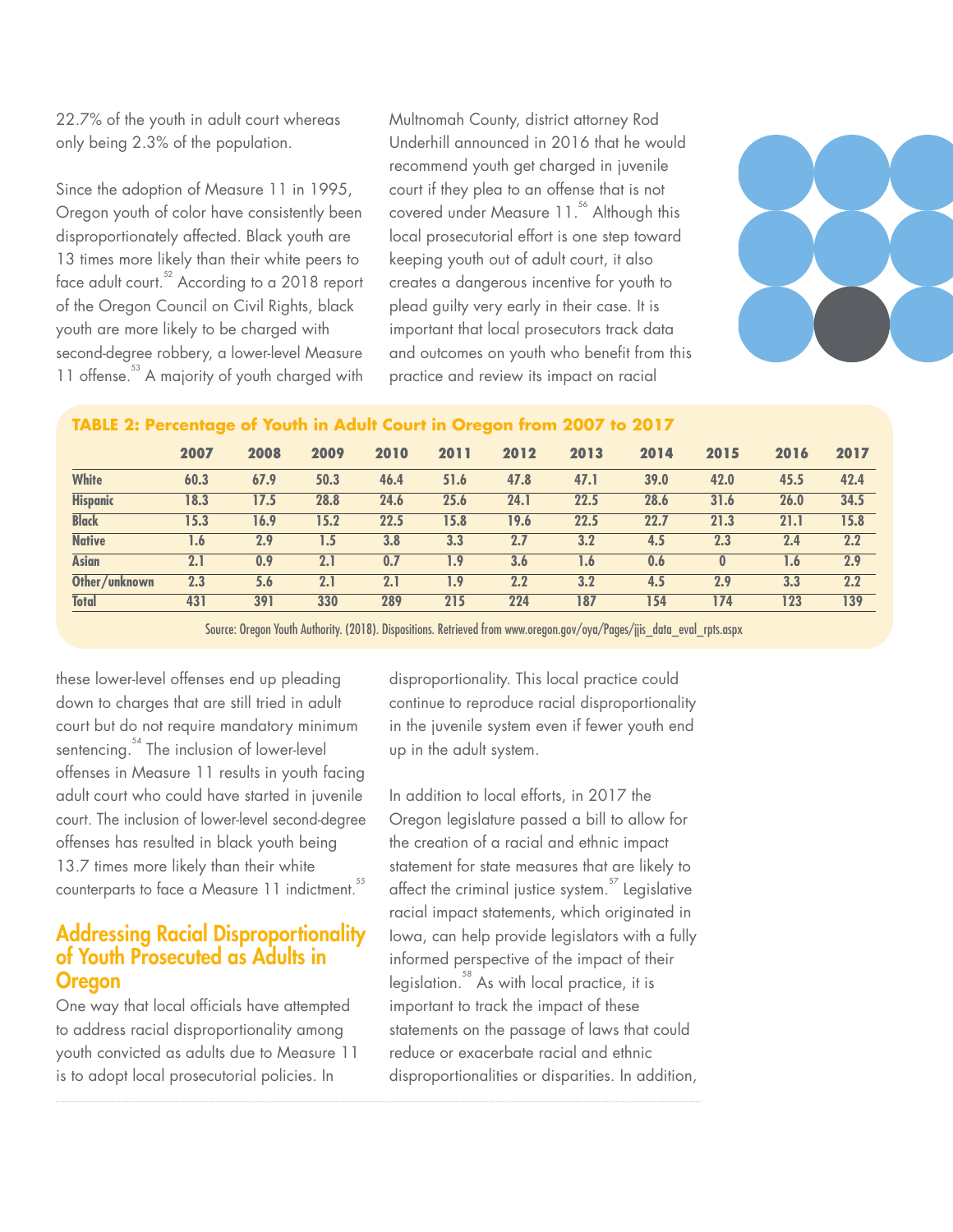

OYA, which holds both juveniles adjudicated delinquent and youth tried as adults, is using data analysis to make the case for keeping youth in the juvenile system. According to OYA, youth tried as adults who complete their sentence in OYA have a 22% recidivism rate after 36 months.<sup>59</sup> However, youth tried as adults who complete their sentence with the Department of Corrections have a 38% recidivism rate. Both on a local and state level, Oregon officials are attempting to address Measure 11 and its impact on mass incarceration of its black residents.

## **Prosecutorial Direct File in the Sunshine State**

Like Oregon, Florida has a long, tenuous, and brutal history of racial injustice. This history provides context for a justice system that, on record, prosecutes and incarcerates the highest number of youth as adults in the country, a disproportionate majority of whom are black youth.<sup>o</sup>

In 2017, the Equal Justice Initiative released their third edition of *Lynching in America: Confronting the Legacy of Racial Terror*. The report documents terror lynching in twelve 12 of the most active lynching states in the country. Florida is one of the 12 states.<sup>61</sup> In fact, Florida was among the top four states with the highest statewide rate of lynchings, along with Louisiana, Mississippi, and Arkansas.<sup>62</sup> In the early 20th century, terror lynchings were accompanied by mob violence against predominantly black communities, like in the decimation of Rosewood in 1923. The small community was overrun by a mob of white men who burned homes and the town's church because they believed that a Rosewood resident assaulted a white woman.<sup>83</sup> There was also state violence, such as the shooting

of black young men in Groveland by the county's sheriff in 1951.<sup>64</sup> The Florida legislature has attempted to make amends by apologizing for the horrific treatment of the Groveland Four<sup>65</sup> and providing reparations to Rosewood families,<sup>66</sup> but the legacy of Jim Crow continues to loom over black youth in Florida.

Among the youth population in Florida, 43% are white youth, 29% are Hispanic youth, 21% are black youth, 3% are Asian youth, 3% are youth of two or more races, and 0.5% are Native American youth. Although Black youth are only 21% of the youth population, they accounted for 67.7% of the mandatory and discretionary direct file transfers of youth to adult court in the state in 2016.

According to a 2016 study using data from nearly 31,000 transferred youth in Florida, black and Hispanic youth were significantly more likely than white youth to receive a jail sentence when transferred to adult court than were their white peers.<sup>67</sup> Black youth were 2.3 times more likely to receive an adult jail sentence versus supervision than white youth, and Hispanic youth were 1.4 times more likely to do so than their white counterparts. In comparing the likelihood of a youth receiving a prison sentence versus community supervision, black youth were 1.7 times more likely to receive a prison sentence than their white peers.<sup>69</sup> According to the study, not only are black and Hispanic youth more likely to receive sentences in adult court, they are more likely to receive longer prison sentences. Black youth prison sentences were 7.8% longer than white youth sentences for the same type of offense. These statistics indicate that black youth receive the harshest sentences among transferred youth, and that Hispanic

**Social Justice Brief** » **9** «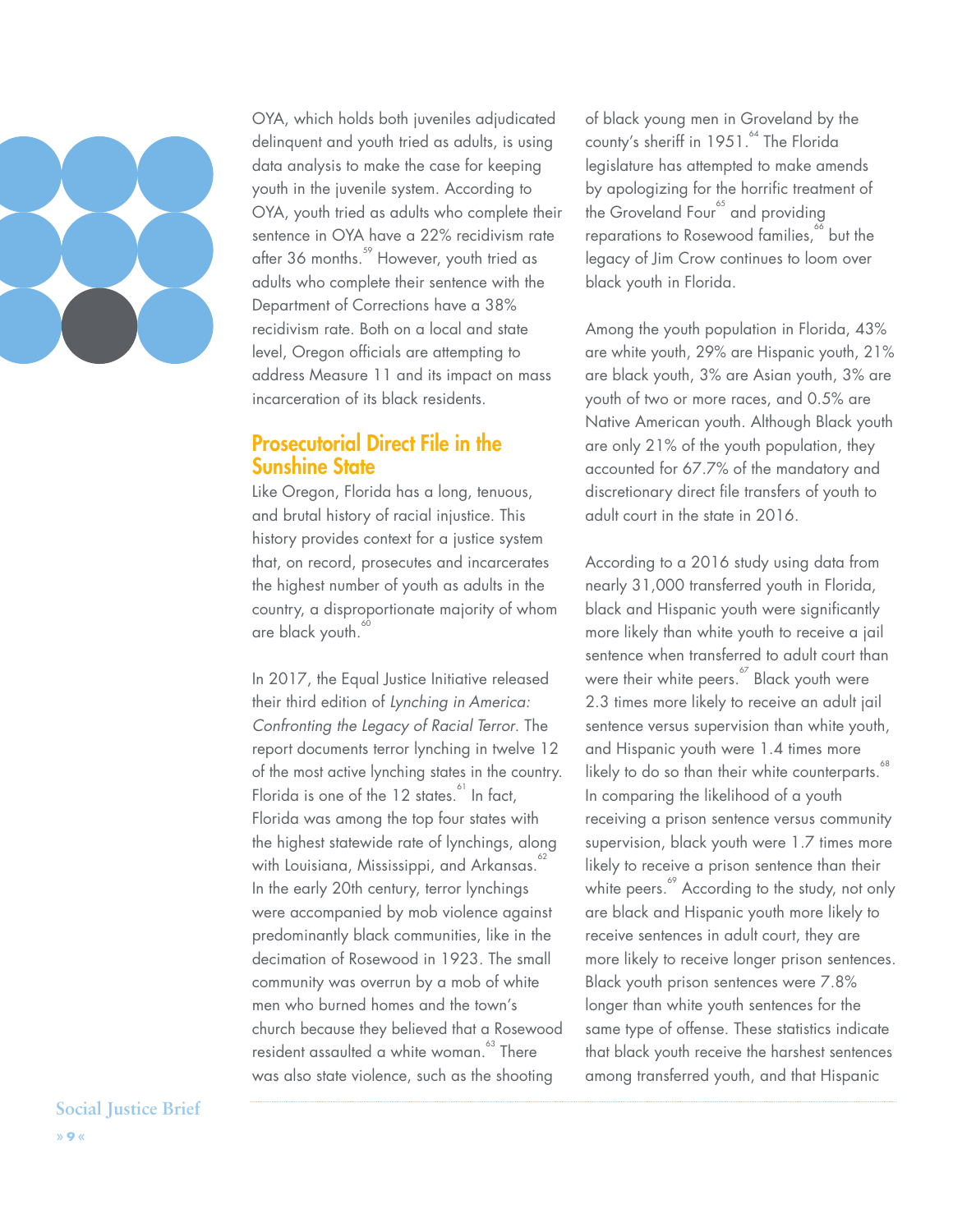youth face more stringent sentencing than their white peers. This is particularly harmful as Florida has the highest publicly reported number of youth direct filed to the adult criminal justice system in the country and the highest day count of youth in adult prisons. Florida is among the 12 states that give prosecutors the discretion to direct file youth to adult court without a juvenile court judge reviewing the decision.<sup>1</sup> Consequently, in 2016, Florida prosecutors reported direct filing  $1,084$  youth.<sup>2</sup> Florida's prosecutorial direct file allows for youth as young as 14 to be prosecuted as adults.<sup> $3$ </sup> In Florida, prosecutors may direct file youth accused of misdemeanors under specific circumstances.<sup>44</sup>

In addition to prosecutorial discretion, Florida has judicial discretion transfer and statutory exclusion called mandatory direct file. Judicial discretion is the most common statutory transfer mechanism nationally, but in Florida judges do not exercise their transfer discretion as much as Florida prosecutors. In fact, 99% of transferred youth are direct filed to adult court under mandatory direct file or prosecutorial direct file.<sup>75</sup>

When Florida judges exercise their discretion, they do so by holding a waiver hearing in which the prosecution and defense present evidence for and against transfer to adult court. The judge then considers factors related to the effectiveness of rehabilitation to determine whether the youth should be waived to adult court. These factors include the following:

 "The seriousness of the alleged offense to the community and whether it is best served by transferring the youth for adult sanctions. Whether the alleged offense was committed in an aggressive, violent,

premeditated, or willful manner.

 Whether the alleged offense was against people or property, with greater weight given to offenses against people, especially if personal injury resulted.

 The probable cause as found in the report, affidavit, or complaint.

 The desirability of trial and disposition of the offense in one court when the youth's associates in the alleged offense are adults or youth who are to be tried as adults.

 The sophistication and maturity of the juvenile.

 The record and previous criminal history of the juvenile, including previous contacts with the department, the Department of Corrections, the former Department of Health and Rehabilitative Services, the Department of Children and Families, other enforcement agencies, and courts; prior periods of probation; prior adjudications that the youth committed a delinquent act or violation of law, greater weight given if the youth has previously been found to have committed a delinquent act or violation of law involving a misdemeanor.

 The prospects for adequate protection of the public and the likelihood of reasonable rehabilitation in the juvenile court. $^{'''}$ 

After considering these factors, Florida juvenile court judges decide whether to transfer the youth to adult court. These decisions are irreversible. There is no reverse waiver mechanism to challenge any form of transfer to adult court. It is important to note that these factors are relatively limited and do not give sufficient weight to the individual needs of the youth, specifically the youth's history with trauma, mental health needs, disabilities, and family or community supports. As a result,

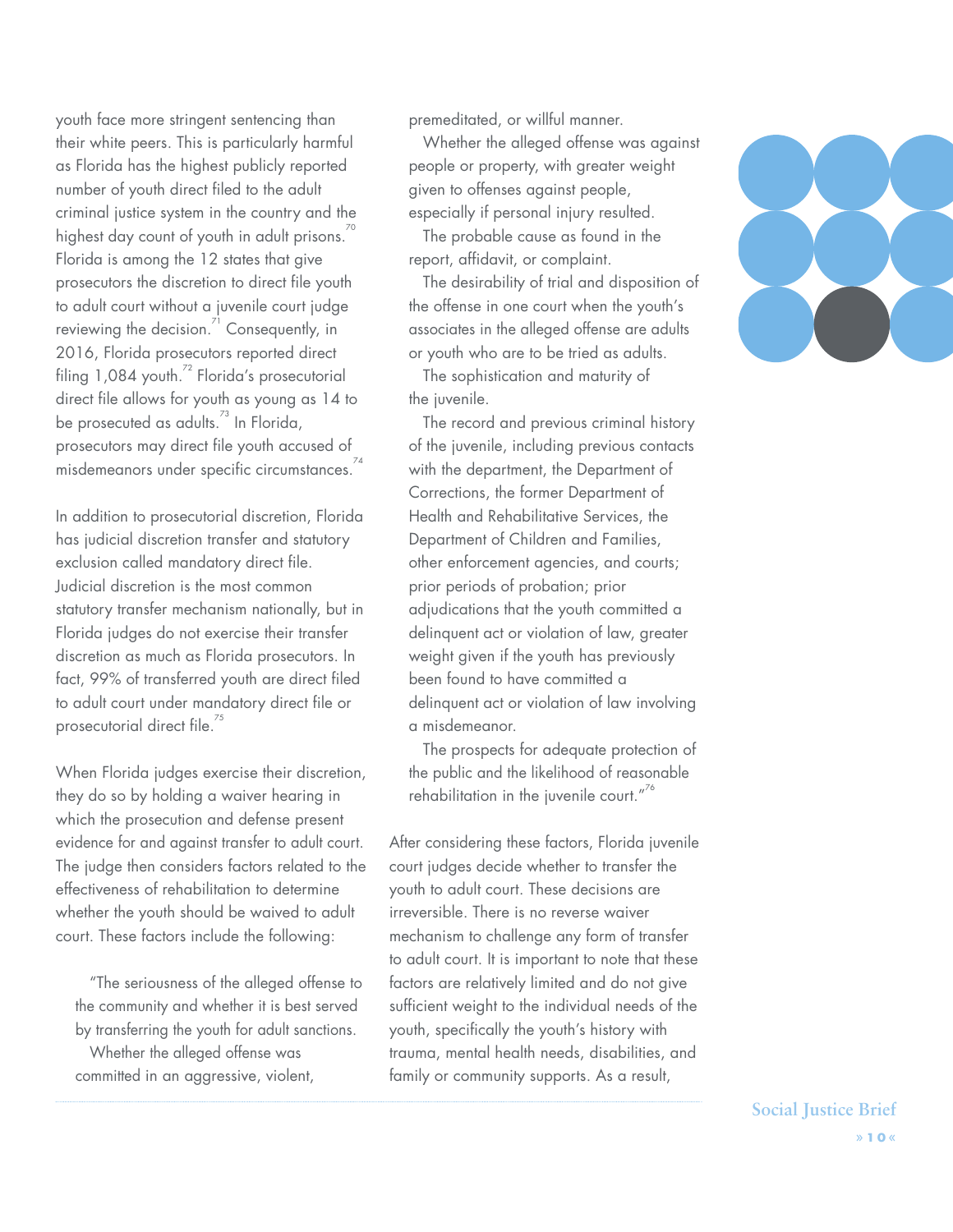

disparities are compounded by factors that black youth are disproportionately affected by, like prior contact with the system. It is also of note that in 2018, a Miami judge was suspended for using the word "moolie" (a shortened version of *mulignan*, a Sicilian slur referring to a black person) to describe a black defendant. He also called another man's family and friends "thugs." $77$  As a result, this judge was reassigned from criminal court to juvenile court, where he will have full discretion to transfer youth of any age.

## **Efforts to Reduce Direct File in Florida**

Given the substantial racial disproportionality in the number of youth who are direct filed under the mandatory and discretionary direct file statute, a number of practical and policy recommendations have been made to address this issue. The No Place for a Child Coalition is a nonpartisan, statewide campaign group focused on reducing direct file in Florida. Over the last four years, the coalition has advocated for ending mandatory direct file, raising the minimum age for discretionary direct file from 14 to 16, limiting the types of offenses that make a youth eligible for direct file, and creating a reverse waiver mechanism, so that youth can return to juvenile court.

In addition to legislative efforts, progressive newly elected prosecutors have created new decision-making procedures to limit the use of discretionary prosecutorial direct file. Specifically, state's attorney general, Melissa Nelson, who ran for office after defending a 12-year-old child who was prosecuted as an adult, has actively focused on reducing direct file.<sup> $\degree$ </sup> In the first six months of her tenure, the rate of prosecuting children in her district fell by  $43\%$ .

In addition to advocating for statewide legislation and changes in local practice, local city and county leaders have also supported efforts to reduce direct file through local resolutions. In the city of St. Petersburg, city of Pensacola, $81$  and Escambia County, $83$ local leaders passed resolution in support of direct file reform during the 2018 legislative session. The local and statewide attention on direct file has helped reduce the overall number of youth in the adult system in Florida. However, it is important to note that statewide the percentage of youth transferred to adult court compared with the total number of youth coming into contact with the system has remained relatively steady. In fiscal year (FY) 2012, youth transferred to adult court were 3.14% of the youth overall coming into contact with the system, and in FY 2016, transferred youth were 3.12%.<sup>83</sup> As a result, significant work still needs to be done to address the criminalization of black youth in Florida.

### **From the Missouri Compromise to the Missouri Model**

In 1820, Congress passed the Missouri Compromise,<sup>84</sup> which prohibited slavery in the Louisiana Territory north of the 36 degree, 30 minute latitude line, with the exception of Missouri, which became a slave state.<sup>85</sup> It was in the Missouri Supreme Court that Dred Scott petitioned for his freedom, noting that after being purchased in Missouri, he lived in the free states of Illinois and upper Louisiana.<sup>86</sup> The Missouri Supreme Court's denial of his claim and the subsequent petition in the circuit court of the United States for the District of Missouri resulted in an appeal to the U.S. Supreme Court. The 1857 *Scott v. Sandford* decision, written by Chief Justice Taney, held that black people were not

**Social Justice Brief** » **1 1** «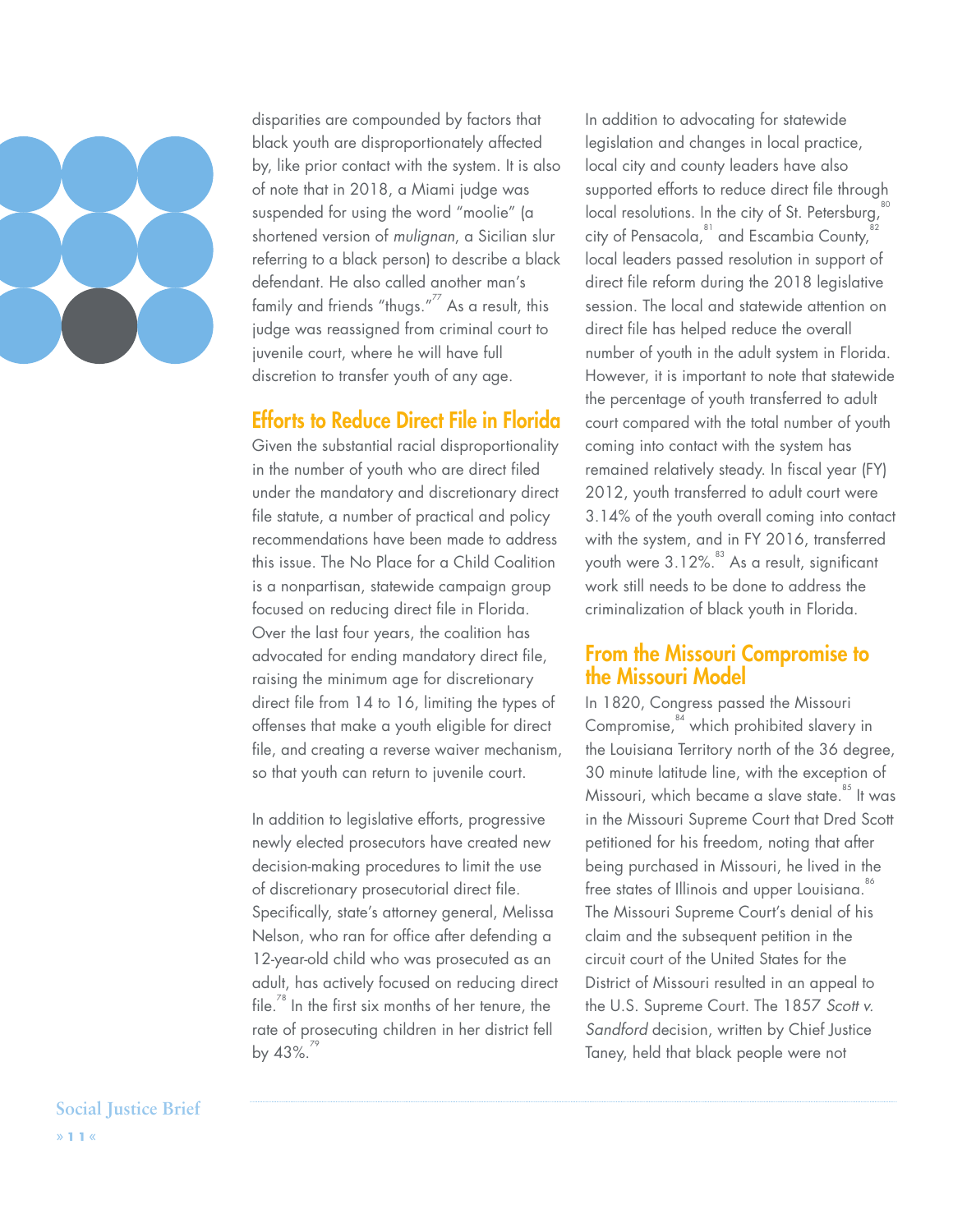citizens within the meaning of the Constitution and therefore could not sue in federal court. Since slavery was lawful under the U.S. Constitution at the time, it was the individual state that could determine whether a black person was a free man or a slave, and in Missouri Mr. Scott was considered a slave.<sup>87</sup> It is Missouri's history as a slave state and the origin of one of the most controversial U.S. Supreme Court cases in American history that led to Missouri being the non-southern state with the second highest number of racial terror lynchings,<sup>88</sup> with 60 reported lynchings between  $1877$  and  $1950$ .<sup>89</sup>

On August 9, 2014, Missouri once again became the center of racial upheaval when Michael Brown, a black unarmed teenager, was shot at least six times by a white police officer, Darren Wilson.<sup>90</sup> His body subsequently lay in the street for four hours before being transported to the morgue.<sup>91</sup> Brown's shooting in Ferguson, Missouri, and subsequent protest resulted in two U.S. Department of Justice (DOJ) investigations. In March 2015, DOJ found that the Ferguson Police Department violated the civil rights of its citizens. Then U.S. Attorney General Eric Holder made the following announcement:

Our Investigation showed that Ferguson Police officers routinely violated the Fourth Amendment in stopping people without reasonable suspicion, arresting them without probable cause, and using unreasonable force against them. Now that our investigation has reached its conclusion, it is time for Ferguson's leaders to take immediate, wholesale, and structural corrective action.<sup>92</sup>

Like the state itself, Missouri's juvenile justice system has a complicated history. It is often referred to as the Missouri Model, synonymous with small, home-like, therapeutic juvenile facilities considered by experts to be far more humane than most juvenile facilities across the country. However, the benefits of the model are not applied throughout Missouri's juvenile system. Until 2018, Missouri was one of a handful of states that still automatically treated all 17-year-olds as adults without legislation passed to change the law.<sup>93</sup> With the passage of SB 793, 17-year-olds will be treated as youth starting in January 2021.<sup>94</sup>

In addition to a lower age of juvenile court jurisdiction, Missouri allows juvenile court judges to certify 12- to 16-year-old youth to adult court for any offense that would be considered a felony if committed by an adult.<sup>95</sup> Juvenile court judges must hold a hearing to consider transfer for youth charged with first-degree murder, second-degree murder, first-degree assault, forcible rape, forcible sodomy, first-degree robbery, distribution of drugs, or have committed two or more prior unrelated offenses, which would be felonies in adult court. $\frac{96}{11}$  it is important to note that a judge may transfer a youth without a basic finding of probable cause that the youth committed the offense. In its July 2015 investigation report, DOJ noted the problem of the lack of a probable cause finding requirement in its investigation into the St. Louis County Family Court.<sup>97</sup>

Under Missouri Revised Statute Section 211.071 (6), when a judge holds a hearing to consider transfer, a written report is prepared for the judge's consideration with the following certification criteria:

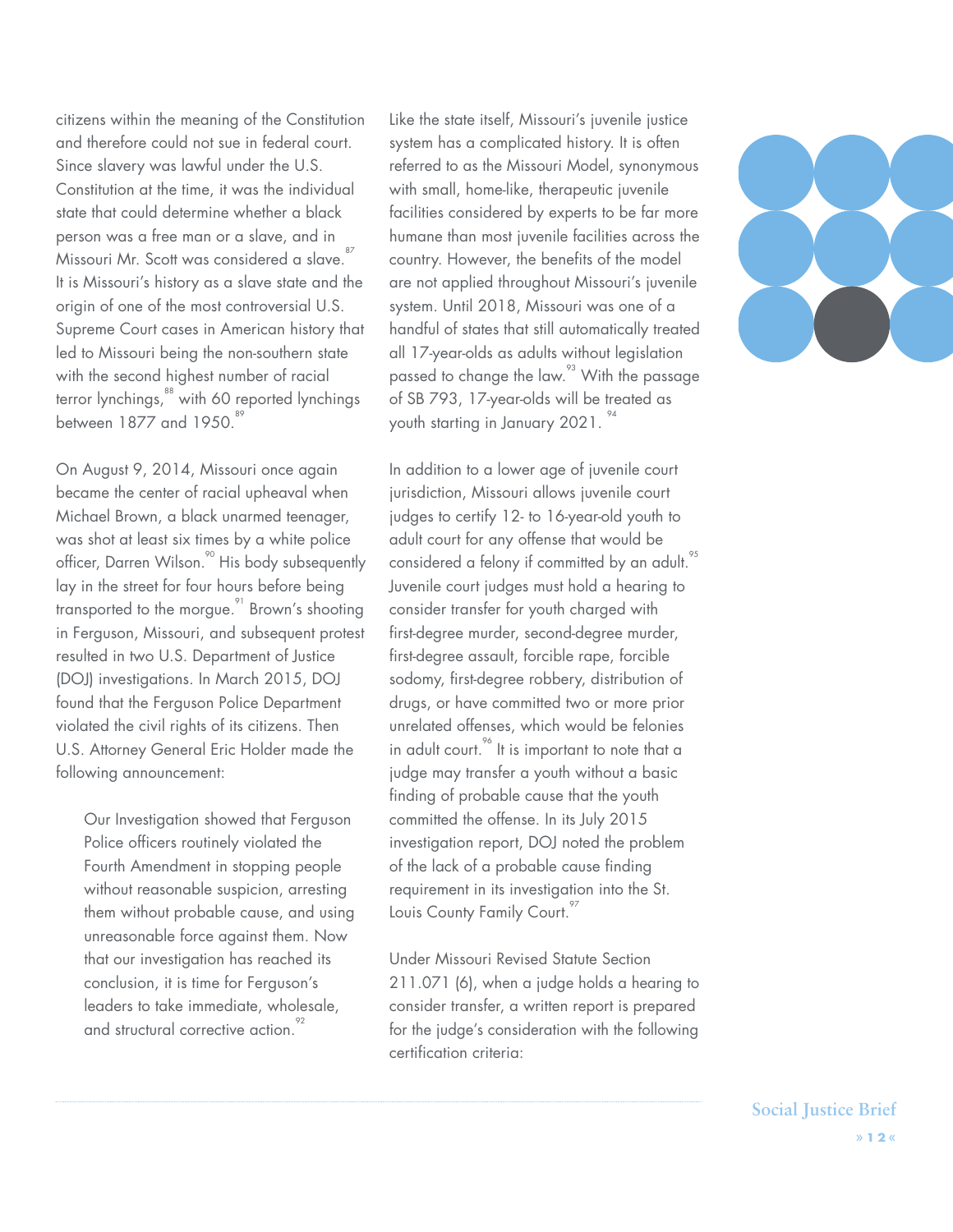

- **»** *The seriousness of the offense alleged and whether the protection of the community requires transfer to the court of general jurisdiction*
- **»** *Whether the offense alleged involved viciousness, force, and violence*
- **»** *Whether the offense alleged was against people or property, with greater weight being given to the offense against people, especially if personal injury resulted*
- **»** *Whether the offense is part of a repetitive pattern of offenses, which indicates that the child may be beyond rehabilitation under the juvenile code*
- **»** *The record and history of the child, including experience with the juvenile justice system, other courts, supervision, commitments to juvenile institutions and other placements*
- **»** *The sophistication and maturity of the child as determined by consideration of his home and environmental situation, emotional condition. and pattern of living*
- **»** *The age of the child*
- **»** *The program and facilities available to the juvenile court in considering disposition*
- **»** *Whether or not the child can benefit from the treatment or rehabilitative programs available to the juvenile court*
- Examining race and youth transfer in Missouri is particularly interesting because it is one of the first states in the country to encourage juvenile court judges to consider racial disparities in their decision to transfer a youth to adult court. The legislature added the racial disparity transfer factor in 1995 to address concerns that transfer was disproportionately affecting youth of color.<sup>98</sup> Unfortunately, the effort to require judges to consider racial disparities has not eliminated them or other issues within Missouri's transfer process. According to the *Missouri Juvenile and Family Division Annual Report* for calendar year 2016, black youth were 14.8% of the youth ages 10 through 17 in calendar year 2015 but made up 72% of the youth certified (that is, transferred) to adult court by a juvenile court judge, even though they made up only 40% of the youth charged with felony offenses.<sup>99</sup> Although the overall number of youth certified to adult court has decreased, it is important to note that the percentage of law violation referrals that result in certifications has increased, particularly in 2013 and 2014, when certifications went from being 0.18% of all juvenile referrals to 0.32% in 2013 and 0.34% in 2014.<sup>100</sup>
- **»** *Racial disparity in certification*

## **TABLE 3: Missouri Juvenile Justice Referrals and Certifications to Adult Court**

| Group                                           | 2012   | 2013   | 2014   | 2015   | 2016   |
|-------------------------------------------------|--------|--------|--------|--------|--------|
| <b>Black youth certified</b>                    | 30     | 43     | 46     | 38     | 38     |
| <b>White youth certified</b>                    | 24     |        |        | 12     |        |
| Hispanic and other youth certified              |        |        |        |        |        |
| <b>Total Certified</b>                          | 55     | 68     | 66     | 51     | 53     |
| <b>Total youth referrals for law violations</b> | 29.715 | 20.962 | 19,382 | 19.281 | 18,449 |

Source: Missouri Office of the State Court Administrator, Missouri Juvenile and Family Division Annual Report (Jefferson City, MO: Author, 2016). Retrieved from www.courts.mo.gov/file.jsp?id=40673

## **Social Justice Brief** » **1 3** «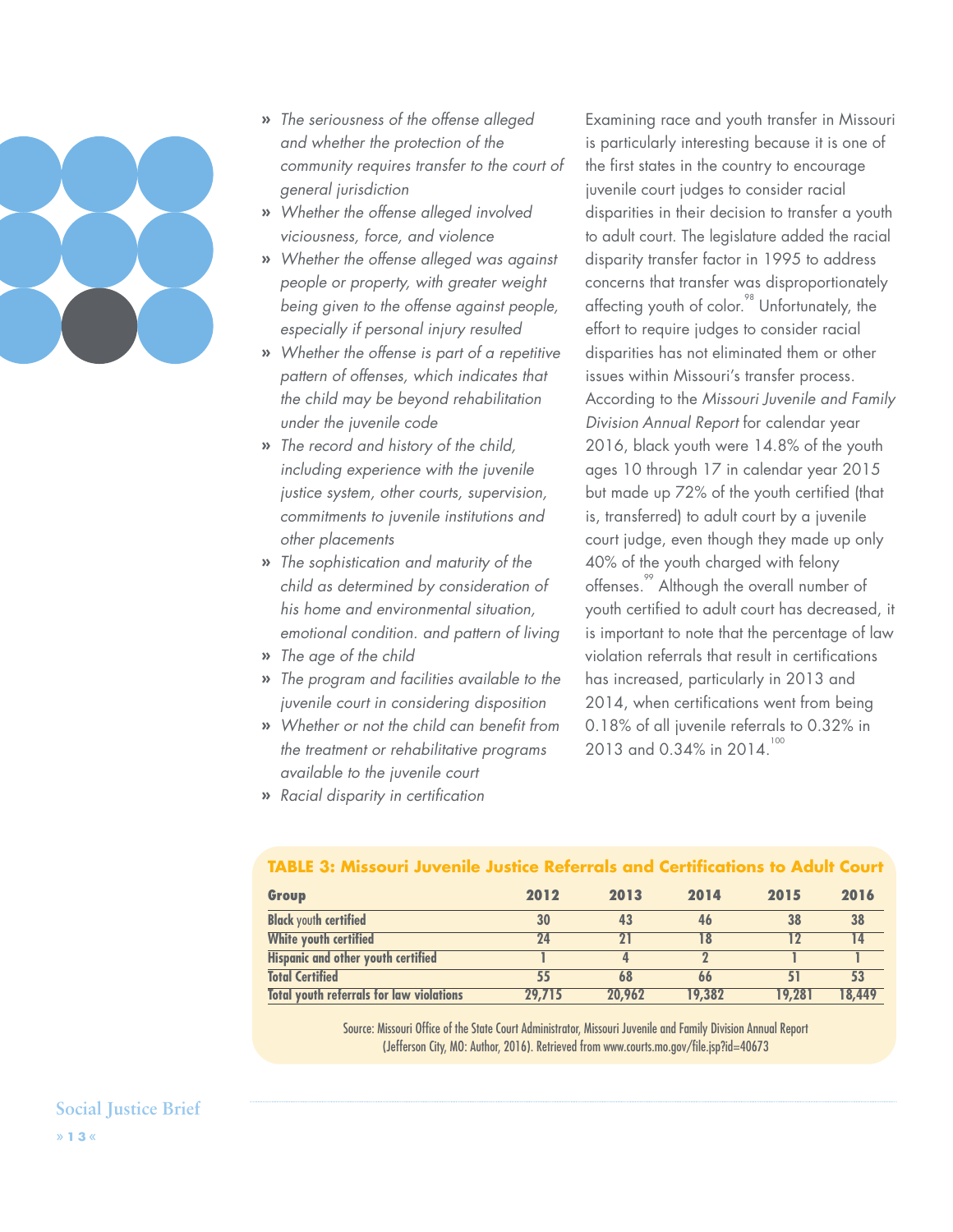After the July 2015 investigative report on racial and ethnic disparities in the St. Louis County Family Court, the Missouri Supreme Court established the Commission on Racial and Ethnic Fairness.<sup>101</sup> In 2017, the commission held a series of community meetings to get feedback on the juvenile justice system, and in November 2017 the commission submitted a report.<sup>102</sup> One of the outstanding items for the commission to consider was "requir[ing] evidentiary probable cause determinations in certification [transfer] hearings."<sup>103</sup>

Although the total number of black youth transferred to adult court by juvenile court judges has decreased since the introduction of the racial disparity certification factor in 1995, the percentage of black youth certified compared with the total number of law violation referrals has increased from 0.1% in 2012 to 0.2% of all the law violation referrals in 2016. Racial disproportionality remains an ongoing challenge for the state. Requiring a probable cause hearing whenever a juvenile court judge chooses to transfer a youth to the adult court could help reduce the number of transfers and disproportionality. Moving forward, Missouri should also consider collecting data not only on where youth are likely to be certified to adult court, but the specific offenses leading to certification to determine whether there is disparity and disproportionality by offense that should be addressed to reduce racial and ethnic disproportionate minority contact. Like those of Oregon and Florida, Missouri's past and relatively recent history of treatment of black residents and particularly black teenagers elevates the necessity of the work of the Commission on Racial and Ethnic Fairness. There are statutory and practical reforms Missouri can continue to make to become a true model of youth justice reform.

## **The Role of Social Workers and Youth Advocates in Reducing Racial and Ethnic Disparities and Disproportionality in Transfer of Black Youth to Adult Court**

Social workers and youth advocates play a critical role in the juvenile justice system and can positively affect youth at risk of prosecution as adults. Clinical social workers can help criminal defense attorneys provide holistic services and identify cost-effective community treatment options, particularly for youth suffering from substance abuse use, mental health disorders, or disabilities.<sup>104</sup> Those trained in forensic social work can help develop mitigation reports for defense that highlight the context of the child in his or her environment; whether he or she has been exposed or experienced past trauma, has limited cognitive abilities, and resiliency and strengths that indicate a community intervention would be successful.

Beyond clinical interventions, social workers and youth advocates should be active leaders in advocating for legislative changes that intentionally target and aggressively address harmful disproportionality. Social work training and education provide social workers with a unique insight and expertise into the social, health, and environmental factors that affect youth, and as a result a better understanding of the need for culturally and developmentally appropriate strategies and services. Here are a few recommendations for practice and policy that could help reduce racial and ethnic disparities and disproportionality in transfer of Black youth to adult court.

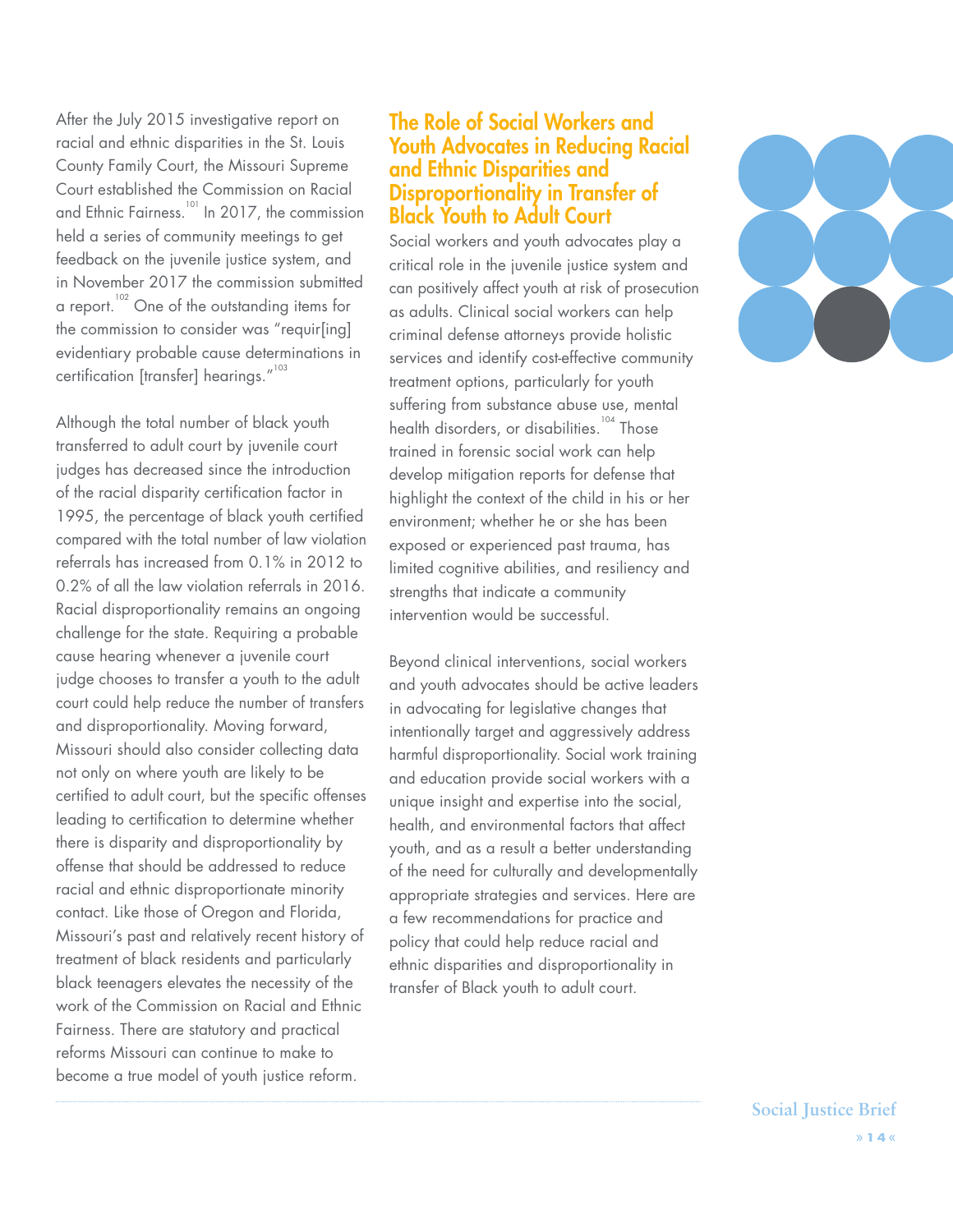

#### **Policy and Practice Recommendations Advocate for local officials to recognize the importance of keeping all youth, with an emphasis on youth of color, out of the adult criminal justice system through city council and county commissioner resolutions.**

Encouraging locally elected officials to reevaluate and make a public statement regarding the treatment of youth, particularly youth of color in the adult system in the city or county can make a significant difference. Specifically, we need to work with local governing officials to pass resolutions in support of keeping youth out of the adult system and using those resolutions to advocate for budget policies and priorities that align with the resolutions. Examples of these resolutions in Multnomah County, Oregon; Pensacola, Florida; and Wake County, North Carolina are available in Appendix 2. In Multnomah County, this local work laid the groundwork for statewide reforms to keep youth out of adult facilities.

## **Advocate for local prosecutors to develop transparent procedures around when to motion to transfer or direct file a youth to adult court.**

Local prosecutors both in and outside of states with prosecutorial direct file have a lot of power in the transfer process. Advocating for local prosecutors to develop transparent procedures and practices around transfer can illuminate where the greatest racial and ethnic disproportionalities exist and provide data to directly address them. Specifically, tracking the race, age, and gender of a youth by offense, conviction, and sentence can illuminate the most common offenses that youth of color are charged with and give local official an opportunity to provide specific community interventions.<sup>1</sup>

## **Advocate for legislation requiring social workers to be a part of the juvenile defense team.**

Social workers already play a vital role in Family and Juvenile Court cases as social services case workers, court-appointed special advocates, and guardians ad litem for youth who experience abuse, neglect, abandonment, or are involved in custody disputes.<sup>106</sup> To the extent possible, social workers in these roles should consider remaining engaged in a case if a youth is charged in either juvenile or adult court if they have a pre-existing active abuse, neglect, abandonment, or custody case open. If advocacy beyond the child welfare context for youth who touch the justice system is not an option, social workers should consider advocating for legislation to require social workers on juvenile defense teams. In 2014, the Colorado legislature passed HB 1023 requiring that juvenile public defender offices hire social workers to support their defense of juvenile clients. $107$  Individualized, comprehensive, and developmentally appropriate treatment recommendations from social workers can help keep youth out of adult court or adult placements. Social workers play a key role in developing those recommendations and identifying appropriate services as an alternative to transfer or detention. They also play a role in helping defense attorneys understand and relate to the complex needs of their youth clients. $108$ 

### **Advocate for legislation considering the racial impact of bills that could increase the number of youth prosecuted, sentenced, and incarcerated as adults.** In a growing number of states including Iowa, Oregon, Connecticut, Minnesota, and most recently in New Jersey, legislators have begun creating opportunities to learn the racial and

**Social Justice Brief** » **1 5** «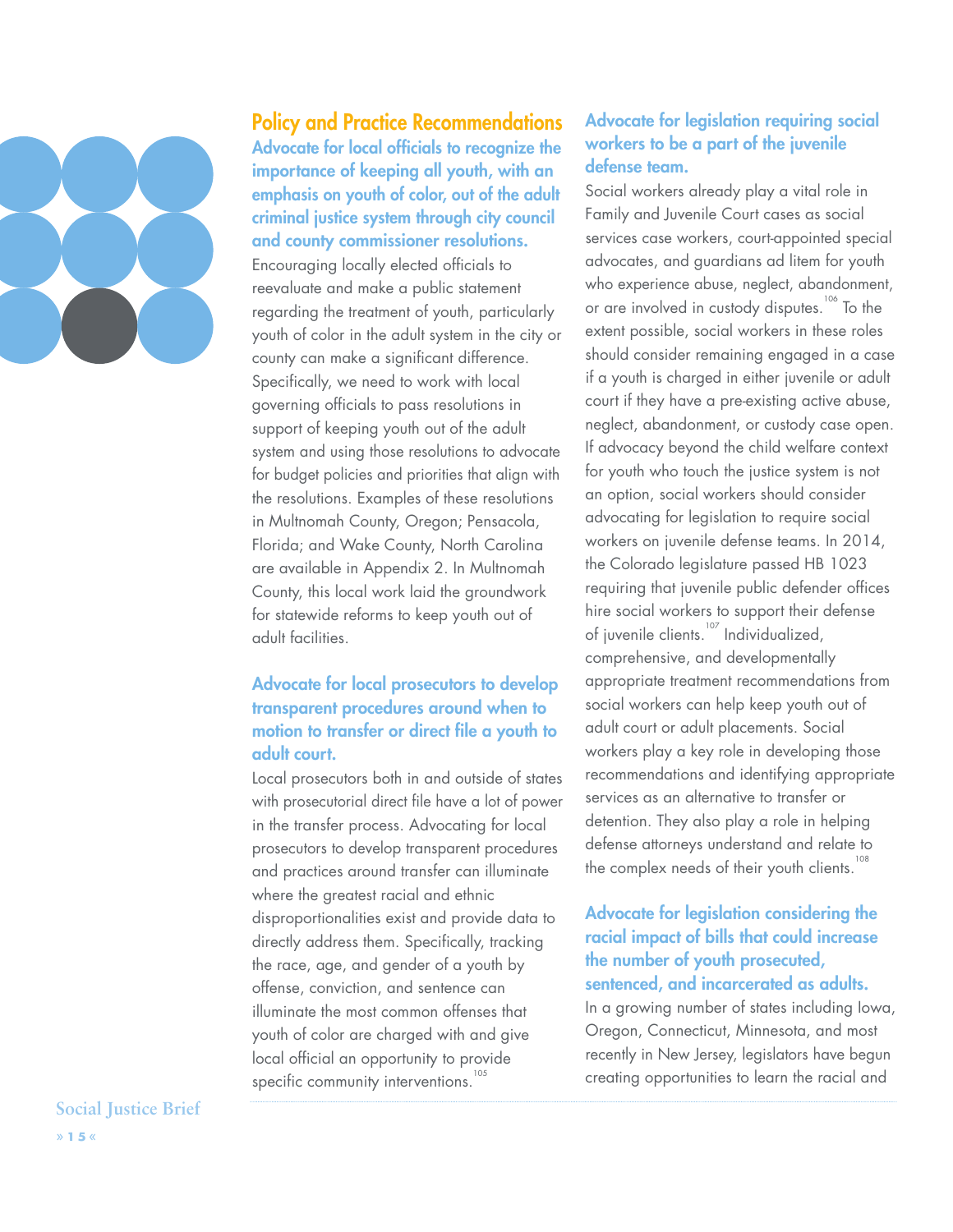ethnic impact of legislation related to the prosecution, incarceration, and sentencing of .<br>their citizens.<sup>109</sup> Although states are still analyzing the impact of these laws, they provide both a framework and foundation for arguments against bills that have a disparate or disproportionate affect. Without these laws, concerns about the racial and ethnic impact of criminal or juvenile justice legislation would likely be invisible or disregarded.

#### **Develop and research community-based alternatives to incarceration for transferred youth.**

Social workers are trained in evidence-based practice and to look at both macro and micro influences on program outcomes. Social work training also includes racial and structural analysis of policy and clinical interventions. Restorative practices, multisystemic therapies, and trauma-responsive interventions all show promise with youth transferred to adult court. However, there is very little research on what community interventions exist to support transferred youth in their home communities. Developing this knowledge base is a critical tool for judges, prosecutors, and community members, including victims, in redressing alternatives to youth transfer.

## **Conclusion**

Racial and ethnic disproportionality cannot be resolved at the point of transfer to the adult system without a holistic approach to addressing the systemic and individual factors that lead black youth to the justice system. Federal, state, and local officials must aggressively collect data and review their policies and practices regularly to identify systemic issues in order to implement effective changes. Local officials generally have a lot of power to shape their policies and practices around arrest, charging, and transferring youth. As a result, it is crucial that there is transparency and accountability at the local level so that innovative approaches to addressing disproportionality are captured and grounded in data and evidence. On the state level, it is important that legislation provides discretion but creates a presumption against treating youth as adults and requires local actors to address disproportionality where it exist. America's traumatic racial challenges, particularly in the justice system, are a part of its history and present but do not have to be a part of its future. Advocates, including social workers practicing on the macro and micro levels, can address these challenges with a holistic and collaborative approach rooted in historical context.

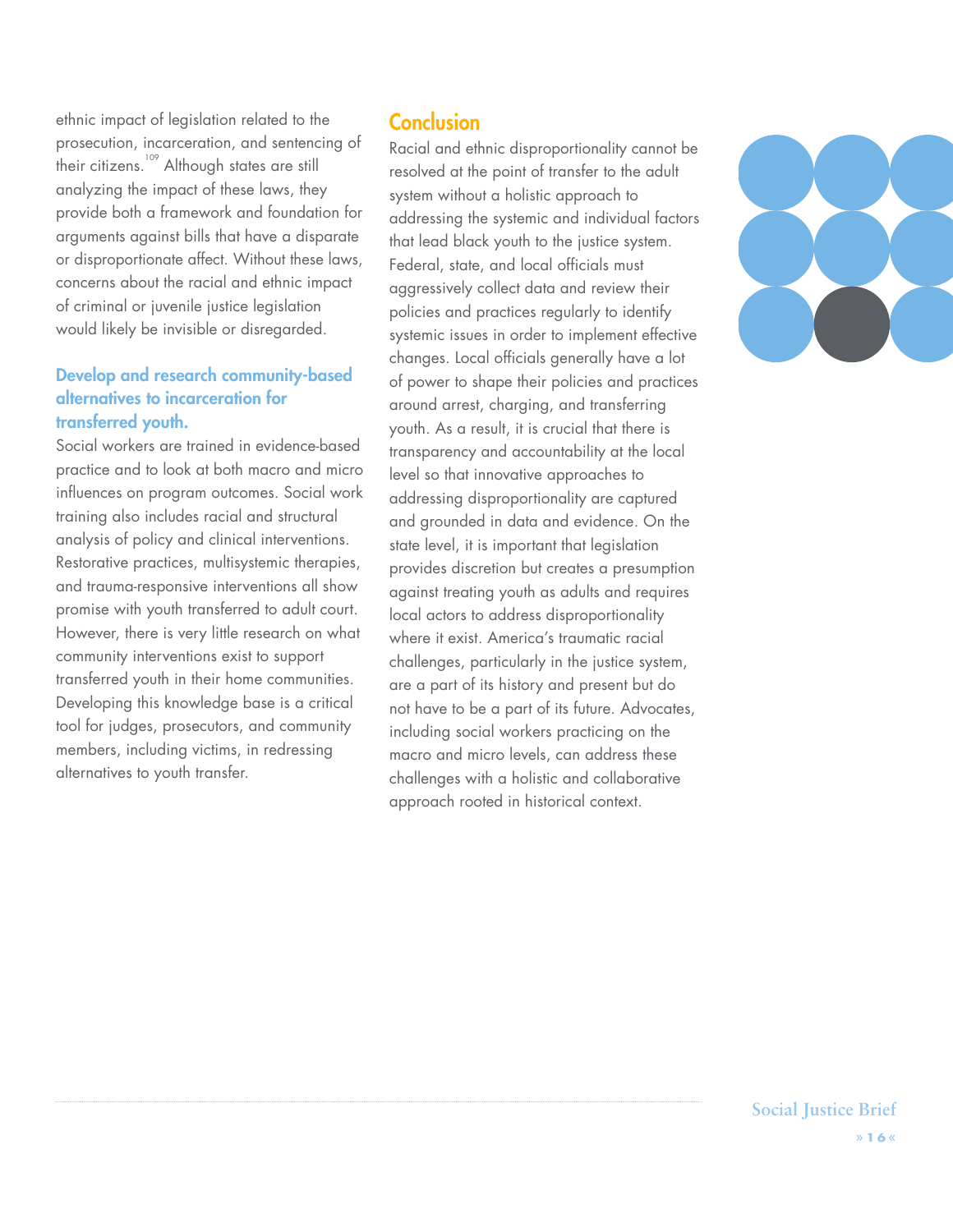

## **Appendix 1: States with Publicly Available Data on Youth/Cases Transferred to Adult Court and Youth Convicted as Adults**

| <b>STATE</b>              | <b>YEAR</b> | <b>REPORT LINK</b>                                                                                                                   |
|---------------------------|-------------|--------------------------------------------------------------------------------------------------------------------------------------|
| Alabama                   | CY 2017     | http://dys.alabama.gov/images/task_force/AL%20JJ%20Task%20Force%20Report_FINAL.pdf                                                   |
| Arizona                   | FY 2016     | www.azcourts.gov/Portals/29/JJSD%20Publication%20Reports/Juveniles%20Processed/AZJuvCrtCountsFY16.pdf                                |
| California                | CY 2015     | https://oag.ca.gov/sites/all/files/agweb/pdfs/cjsc/publications/misc/jj15/jj15.pdf                                                   |
| Colorado                  | FY 15-16    | www.colorado.gov/pacific/cdhs/publications-reports                                                                                   |
|                           |             | (Youthful offender system admissions found in judicial district profile report)                                                      |
| Connecticut               | FY 14-15    | www.ct.gov/ocpd/lib/ocpd/publications/2014-15_annual_report_of_the_chief_public_defender_for_web_viewing.pdf                         |
| District of<br>Columbia   | CY 2014     | https://scdc.dc.gov/sites/default/files/dc/sites/scdc/publication/attachments/Annual_Report_2014.pdf                                 |
| Florida                   | FY 16-17    | www.djj.state.fl.us/research/reports/reports-and-data/interactive-data-reports/delinquency-profile/delinquency-<br>profile-dashboard |
| Georgia                   | CY 2014     | http://juveniledata.georgia.gov/DataReports.aspx?report=RRIDataEntryReport                                                           |
| Hawaii                    | CY 2003-12  | http://ag.hawaii.gov/cpja/files/2013/01/Data-Book-for-2003_2012.pdf                                                                  |
| Illinois                  | CY 2017     | www2.illinois.gov/idjj/SiteAssets/Pages/Data-and-Reports/IDJJ%202017%20Annual%20Report.pdf                                           |
|                           |             | (Youth committed with adult sentences to Illinois Department of Juvenile Justice)                                                    |
|                           |             | www2.illinois.gov/idoc/reportsandstatistics/Documents/FY2016%20Annual%20Report.pdf                                                   |
|                           |             | (Prison population age 17)                                                                                                           |
| lowa                      | FY 2015     | https://humanrights.iowa.gov/sites/default/files/media/Juvenile%20Court%20Services%202015%20Annual%20                                |
|                           |             | Report.pdf                                                                                                                           |
| Kansas                    | FY 2017     | http://web.kscourts.org/stats/17/2017%20Juvenile%200ffender%20Caseload.pdf                                                           |
| Kentucky                  | FY 2016     | https://djj.ky.gov/SiteAssets/Pages/default/DJJ%20Annual%20Report%20FY%202016.pdf                                                    |
|                           |             | (Youthful offender sentence numbers)                                                                                                 |
| Maryland                  | FY 14-15    | http://djs.maryland.gov/Documents/publications/Youth%20Charged%20as%20Adults%20-%202014%20and%<br>202015.pdf                         |
| Michigan                  | CY 2016     | http://courts.mi.gov/education/stats/Caseload/reports/statewide.pdf                                                                  |
| Minnesota                 | CY 2015     | https://mn.gov/mmb-stat/results-first/juvenile-justice-report.pdf                                                                    |
| Mississippi               | CY 2014     | www.mdhs.ms.gov/media/307113/DYS-2014-Annual-Report.pdf                                                                              |
| Missouri                  | CY 2016     | www.courts.mo.gov/file.jsp?id=40673                                                                                                  |
| Nebraska                  | FY 2016     | https://supremecourt.nebraska.gov/sites/default/files/2016-juvenile-justice-system-statistical-annual-report-viewing.pdf             |
| Nevada                    | FY 2017     | http://dcfs.nv.gov/uploadedFiles/dcfsnvgov/content/Programs/JJS/Juvenile_Justice_Data.pdf                                            |
| New Jersey                | CY 2018     | www.nj.gov/oag/jjc/aboutus_demo_stats.html                                                                                           |
| <b>New Mexico</b>         | FY 2016     | https://cyfd.org/docs/FY16_JJSAnnualReport.pdf                                                                                       |
| New York                  | FY 2016     | www.criminaljustice.ny.gov/crimnet/ojsa/jj-reports/newyorkstate.pdf                                                                  |
| North Carolina FY 2016-17 |             | www.ncdps.gov/documents/2017-county-databook                                                                                         |
| North Dakota 2017         |             | www.ndcourts.gov/court/News/juvrep2017.pdf                                                                                           |
| Ohio                      | FY 2017     | www.dys.ohio.gov/Portals/0/PDFs/Home/NewsAndFacts/Statistics/Ytac_FY2017.pdf                                                         |
| <b>Oregon</b>             | CY 2017     | www.oregon.gov/oya/reports/jjis/2017/2017_Dispositions.pdf                                                                           |
| Pennsylvania CY 2016      |             | http://pcs.la.psu.edu/publications-and-research/annual-reports/AR2016/view                                                           |

**Social Justice Brief** » **1 7** «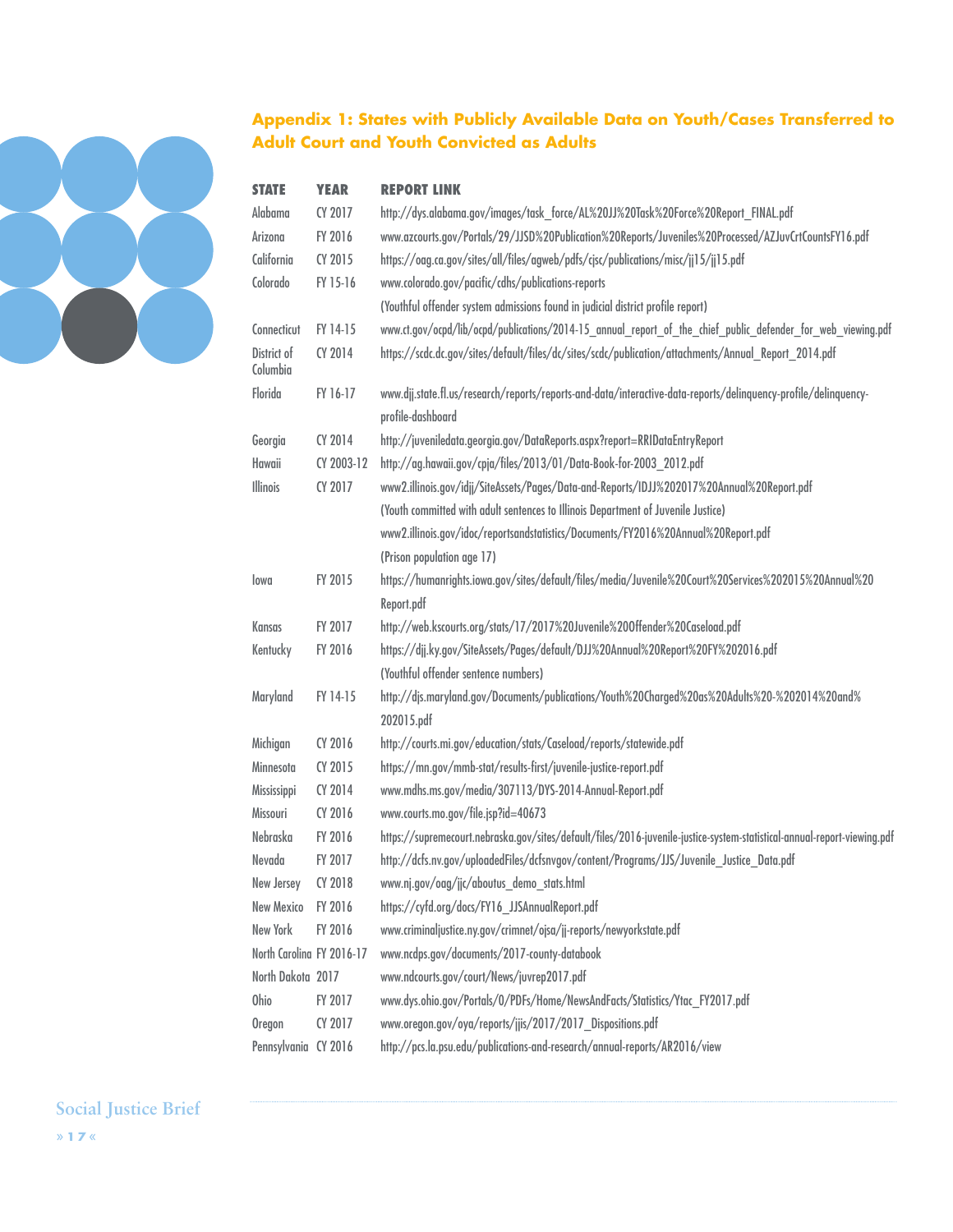| Rhode Island                                     | FY 2017  | www.rikidscount.org/Portals/0/Uploads/Documents/Factbook%202017/2017%20RI%20Kids%20Count%20              |  |  |
|--------------------------------------------------|----------|----------------------------------------------------------------------------------------------------------|--|--|
|                                                  |          | Factbook%20for%20website.pdf                                                                             |  |  |
| South Carolina                                   | FY 16-17 | www.state.sc.us/djj/pdfs/2016-17%20Annual%20Statistical%20Report.pdf                                     |  |  |
| <b>Tennessee</b>                                 | CY 2014  | www.tncourts.gov/sites/default/files/docs/2014_annual_juvenile_court_statistical_report.pdf              |  |  |
| Texas                                            | FY 2017  | www.txcourts.gov/media/1441398/ar-fy-17-final.pdf                                                        |  |  |
| Vermont                                          | FY 2017  | www.vermontjudiciary.org/sites/default/files/documents/Appendix%201%20-%20Statewide.pdf                  |  |  |
| Virginia                                         | FY 2017  | www.djj.virginia.gov/pdf/about-djj/DRG/FY17 DRG.pdf                                                      |  |  |
| Washington                                       | FY 2014  | www.dshs.wa.gov/sites/default/files/JJRA/pcjj/documents/annual-report2014/Sect-7j-Trans.to.Adult.Crt.pdf |  |  |
| Wisconsin                                        | CY 2017  | www.wicourts.gov/publications/statistics/circuit/docs/juvstate17.pdf                                     |  |  |
| Notes: $CY =$ calendar year; $FY =$ fiscal year. |          |                                                                                                          |  |  |

#### **APPENDIX 2: Local Resolutions**

#### **[Multnomah, OR County Resolution on Youth in Adult Jails](https://drive.google.com/file/d/0B9bWH76ZhNQIWnVNamlxQ1Vab0M5NDllWFZURy1hcDA5LXBz/view?usp=sharing) BEFORE THE BOARD OF COUNTY COMMISSIONERS FOR MULTNOMAH COUNTY, OREGON**

#### **RESOLUTION NO. 08-166**

Directing that Juveniles in Custody in Multnomah County be Held at the Donald E. Long Juvenile Detention Home

#### **The Multnomah County Board of Commissioners Finds:**

- a. Juveniles certified to stand trial as an adult may be legally housed in jail.
- b. Juveniles are developmentally different from adults; these differences must be given consideration when youthful offenders are taken into custody.
- c. Juveniles require programs that are designed especially for youth with specially-trained staff, services not readily available in Multnomah County's jails.
- d. The juvenile justice system exists to enhance public safety, to hold youthful offenders accountable, and to develop their competencies through treatment and education programs in order to make positive changes in their lives. Detained and incarcerated youth must be provided programs which address their long- term education, health, and mental health needs.
- e. Multnomah County operates the Donald E. Long Juvenile Detention Home (JDH) which maintains a safe, secure, stable, and enriching environment for juveniles in custody while protecting the community.
- f. The JDH staff is trained in providing services and programs to youthful offenders. In addition, JDH provides opportunities for appropriate peer interaction for the development of youthful offenders.

#### **The Multnomah County Board of Commissioners Resolves:**

The Board of County Commissioners directs that juveniles in custody in Multnomah County be held at the Donald E. Long Juvenile Detention Home unless the Sheriff and the Director of the Department of Community Corrections, or their designee, agree to alternate placement.

ADOPTED this 18th day of December 2008. BOARD OF COUNTY COMMISSIONERS FOR MULTNOMAH COUNTY, OREGON Ted Wheeler, Chair REVIEWED: AGNES SOWLE, COUNTY ATTORNEY FOR MULTNOMAH COUNTY, OREGON SUBMmEDBY: Commissioner Lisa Naito, District 3



**Social Justice Brief**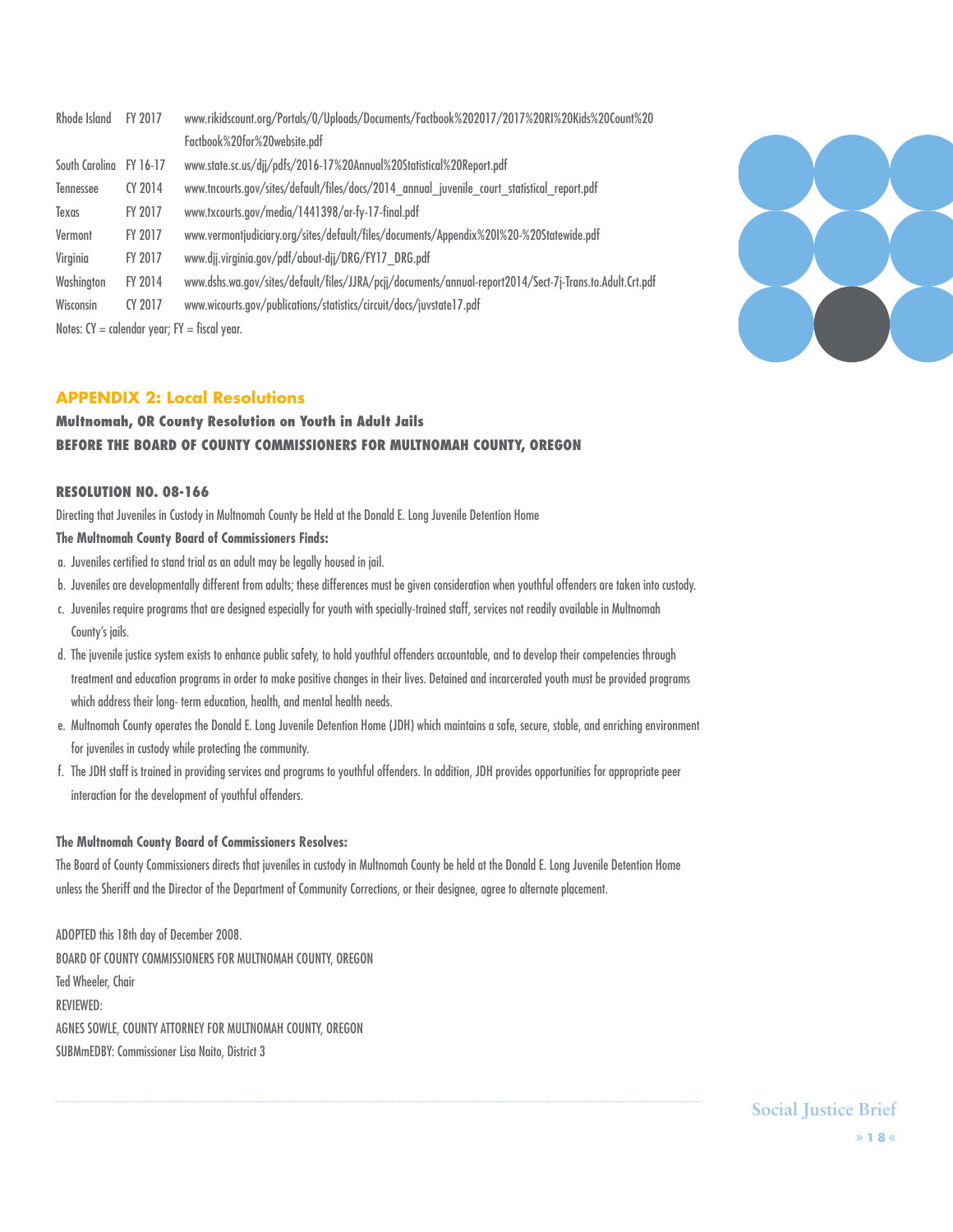#### **RESOLUTION NO. 18-05**



#### **A RESOLUTION TO BE ENTITLED: A RESOLUTION OF THE CITY COUNCIL OF THE CITY OF PENSACOLA, FLORIDA STATING THE PREFERENCE AND WILL OF THE CITY OF PENSACOLA TO HAVE THE CHILDREN OF THIS COMMUNITY TREATED AS CHILDREN WHEN THEY BREAK FLORIDA LAW**

WHEREAS, children are developmentally different from adults and these differences are documented by research on the adolescent brain and acknowledged by the U.S. and state supreme courts, as well as state and federal laws that prohibit youth under age 18 from taking on major adult responsibilities such as contracting, voting, jury duty and military service; and

WHEREAS, the juvenile justice system is designed for, and more effective at, rehabilitating children who fall into the delinquency system than the adult corrections system, which focuses on punishment rather than rehabilitation; and

WHEREAS, children who are placed under the commitment of the juvenile court system are required to receive age-appropriate services and education, and remain closer to their families, all of which reduces the likelihood of future offending; and

WHEREAS, prosecuting children in adult court has been proven not to deter crime, and in fact, a child prosecuted in the adult criminal justice system is 34% more likely to be rearrested for a felony than a child who remains in the juvenile justice system; and

WHEREAS, it is harmful to both public safety and children's well-being to confine youth in adult jails, where they are significantly more likely to be physically and sexually assaulted or to commit suicide; and

WHEREAS, adult jails are not designed to house children separately from adults, as required by law, and thus often hold children in solitary confinement and deprive them of adequate educational services, which in turn, make them less likely to get back on tract when released; and WHEREAS, most of the children tried as adults in Florida are charged with non-violent offenses; and

WHEREAS, Florida's reliance on prosecutorial discretion leads to disparate sentencing under similar circumstances creating a system of "justice by geography" which disproportionally harms children of color and children with disabilities and mental health issues; and

WHEREAS, children prosecuted as adults receive an adult criminal record when convicted that can diminish their future education and employment opportunities and strip them of the right to vote, enlist in the military, or receive financial aid for college before these youth even turn 18; and

WHEREAS, since 2009, more than 14,000 children have been prosecuted as adults in Florida – ninety-eight percent of whom are "direct filed" in adult court by prosecutors with no hearing, due process, oversight, or input from a judge; and

WHEREAS, Florida is one of only 13 states that allows its children to be prosecuted as adults for criminal offenses and one of only three states that do not allow a juvenile court judge to participate in the decision to prosecute a child as an adult; and

WHEREAS, Florida prosecutes more children as adults for criminal offenses than any other state and the First Judicial Circuit transferred 120 children to adult court in Fiscal Year 2016- 2017, more than any other circuit in the state; and

WHEREAS, even if prosecutors did not have sole discretion to transfer children to the adult system through "direct file," children could still be transferred to the adult system through the "judicial waiver" process – a process in which a judge is involved in the decision to prosecute a child as an adult – which, according to a 2016 public opinion poll, 62% of Floridians believe this the better way for the state to decide whether to prosecute children as adults.; and

WHEREAS, seventy percent of Floridians believe children should be held in a system separate from adult offenders; and

WHEREAS, the oversight, training, and expertise of juvenile court judges uniquely qualifies them to advise on the suitability of the adult court for a child.

NOW, THEREFORE, BE IT RESOLVED BY THE CITY COUNCIL OF THE CITY OF PENSACOLA, FLORIDA:

SECTION 1. That the City Council affirms its support of treating children as children through the juvenile justice system where services are provided to the child and his/her family.

#### **Social Justice Brief** » **1 9** «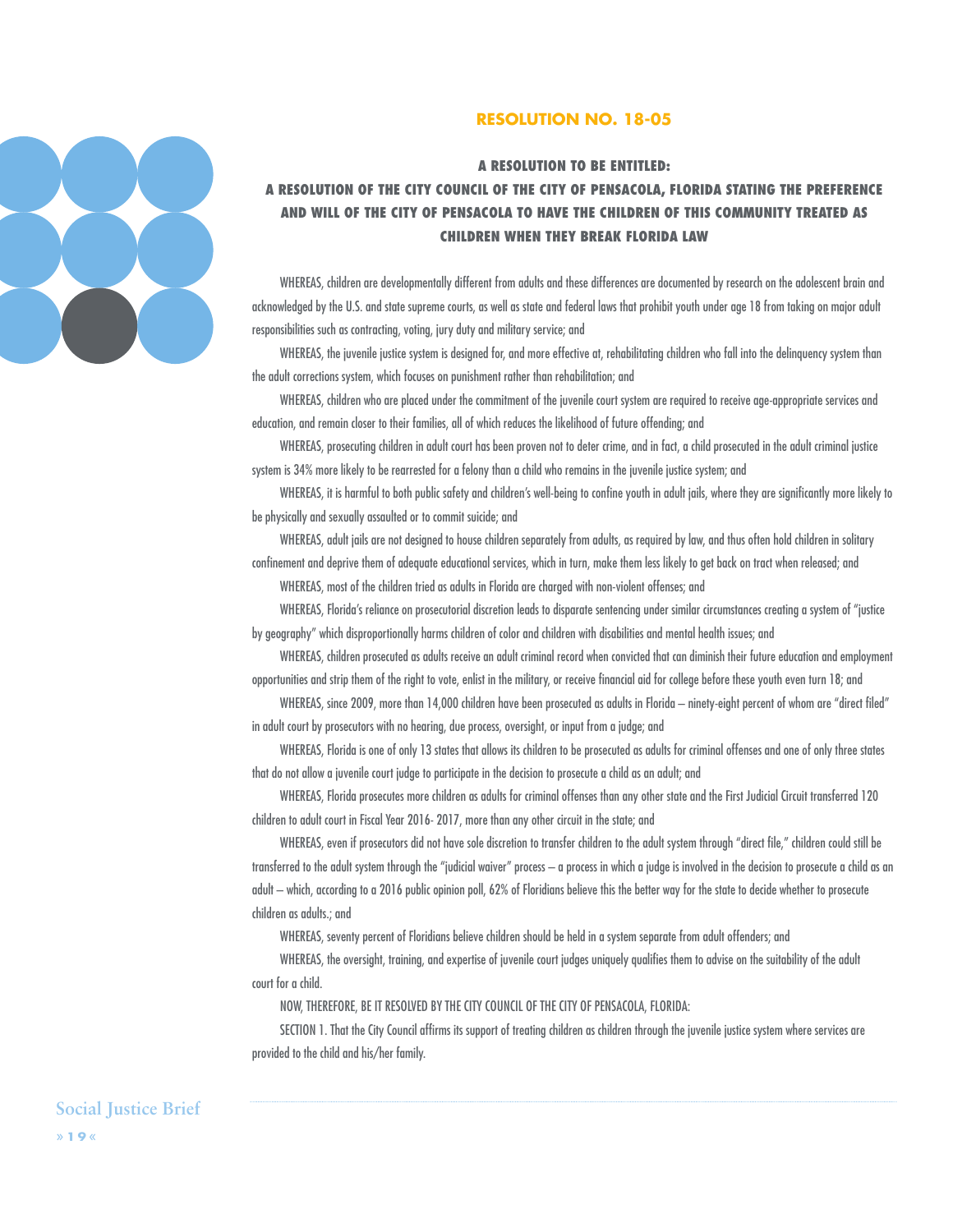SECTION 2. That the City Council urges our Legislative Delegation and the entire Florida Legislature to adopt comprehensive reform legislation that would require a fitness hearing before a juvenile court judge for any and all prosecution of children under the age of 18 and require that children prosecuted as adults be held in juvenile facilities only.

SECTTION 3. That this Resolution be transmitted to the Speaker of the House, the Senate President, and all members of our Legislative Delegation upon its passage.

SECTION 4. This Resolution shall become effective on the fifth business day after adoption, unless otherwise provided pursuant to Section 4.03(d) of the City Charter of the City of Pensacola.

Adopted: \_\_\_\_\_\_\_\_\_\_\_\_\_\_\_\_\_\_\_\_\_\_\_\_\_\_\_\_\_\_\_\_\_\_\_\_\_\_\_\_\_\_\_\_\_\_\_\_\_\_\_\_\_\_\_\_\_\_ Approved: \_\_ President of City Council Attest:



\_\_\_\_\_\_\_\_\_\_\_\_\_\_\_\_\_\_\_\_\_\_\_\_\_\_\_\_\_\_\_\_\_\_\_\_\_\_\_\_\_\_\_\_\_\_\_\_\_\_\_\_\_\_\_\_\_\_ City Clerk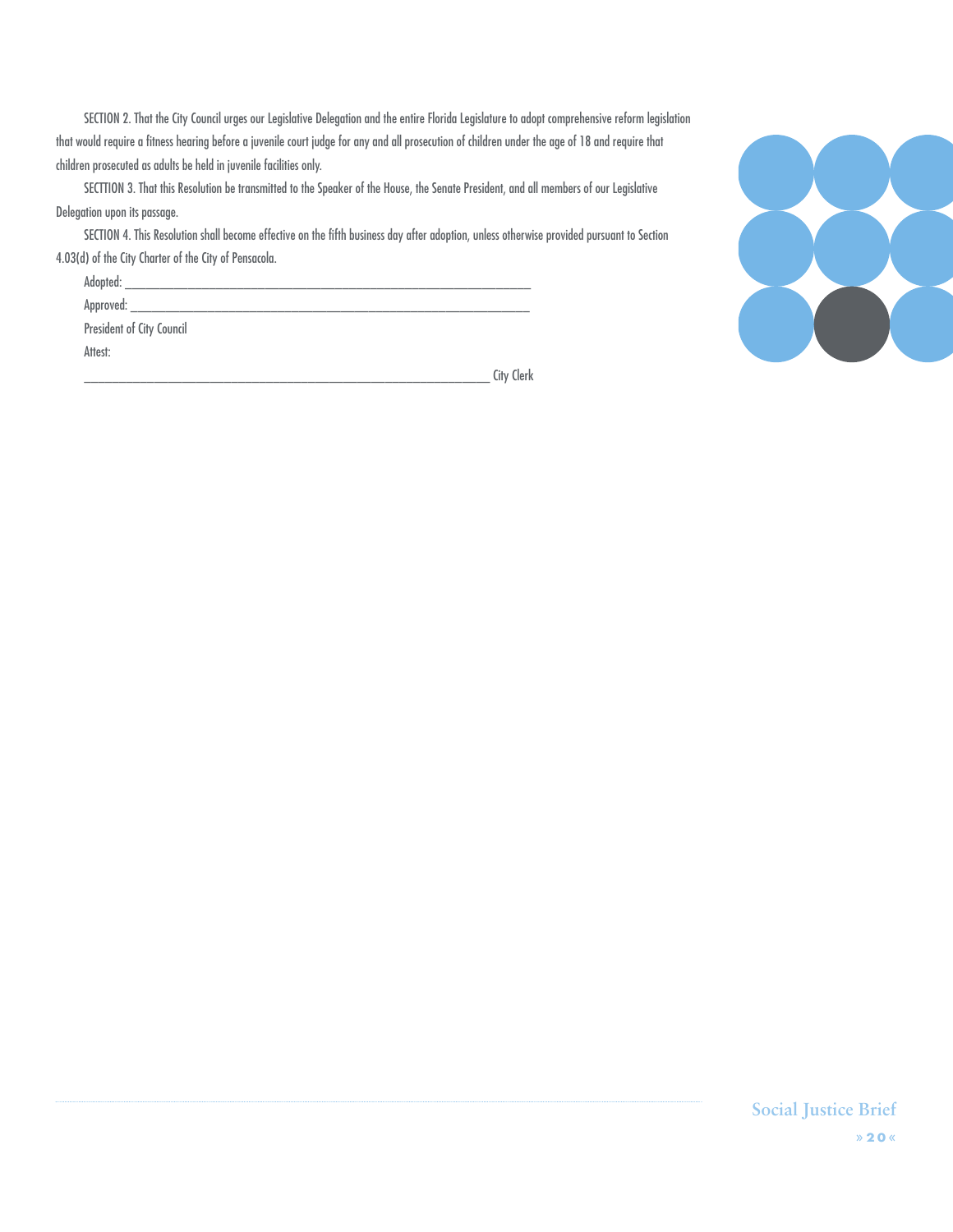

#### **A RESOLUTION SUPPORTING RAISING THE AGE OF JUVENILE JURISDICTION FROM 16 TO 18 IN NORTH CAROLINA FOR ALL CRIMES OTHER THAN CLASS A THROUGH E FELONIES AND TRAFFIC OFFENSES AND SUPPORTING THE PASSAGE OF HOUSE BILL 280.**

WHEREAS, on March 8, 2017, a bipartisan group of North Carolina House of Representative members filed House Bill 280 with the North Carolina House of Representatives Clerk's Office; and

WHEREAS, House Bill 280, titled "Juvenile Justice Reinvestment Act" would raise the age of juvenile jurisdiction to include 16- and 17-year-olds except in the case of certain felonies and motor vehicle laws; and

WHEREAS, North Carolina remains one of only two states in the U.S. that automatically prosecute 16- and 17-year-olds as adults, regardless of the severity of the crime; and

WHEREAS, adolescents prosecuted in the juvenile justice system are less likely to go on to commit another crime compared to juveniles tried in the adult system, which results in lower costs to society and more children growing up to become educated, employed citizens; and

WHEREAS, evidence shows that the juvenile justice system - with programs tailored to how children think and learn - is more effective at rehabilitating youth and that neuroscience and psychological studies prove brain development continues until well into a person's 20s; and

WHEREAS, raising the age of juvenile jurisdiction to 18 will lead to significant long-term financial savings, safer communities, better academic results and overall better outcomes for children; and

WHEREAS, although juvenile crime has been declining, in 2014 alone, more than 17,000 misdemeanor charges were filed against 16- and 17-year-olds statewide; and

WHEREAS, even in cases where the charges are dismissed, there remains the very real and long-term collateral consequences of a public record that could impact a young person's ability to get hired for their first job, be eligible for college financial aid or enlist in the military; and

WHEREAS, 97 percent of crimes committed by 16- and 17-year-olds in North Carolina are either categorized as misdemeanors (80 percent) or non- violent felonies (17 percent); and

WHEREAS, in 2016, the NC Commission on the Administration of Law & Justice under the strong direction and leadership of NC Supreme Court Chief Justice Mark Martin, made a recommendation in favor of raising the age of juvenile jurisdiction (except for A-E felonies and traffic offenses); and

WHEREAS, the NC Commission on the Administration of Law & Justice also recommends expanding existing programs to reduce school-based referrals to juvenile and adult court known as "School-Justice Partnerships;" and

WHEREAS, the NC Sheriffs' Association, NC Police Benevolent Association, NC Association of County Commissioners, NC Association of Chiefs of Police, and NC Chamber of Commerce Legal Institute are all on record in support of raising the age to 18; and

WHEREAS, the North Carolina Association of County Commissioners adopted raising the age of juvenile jurisdiction from 16 to 18 in its 2017- 2018 Legislative Goals, placing it within the top five priority goals for the session;

THEREFORE BE IT RESOLVED that the Wake County Board of Commissioners reaffirms its support raising the age of juvenile jurisdiction from 16 to 18 for all crimes other than Class A through E felonies and traffic offenses

AND BE IT FURTHER RESOLVED that the Wake County board of Commissioners asks the North Carolina General Assembly to adopt House Bill 280, together with all necessary funding such a change requires.

Adopted the 20th day of March, 2017.

\_\_\_\_\_\_\_\_\_\_\_\_\_\_\_\_\_\_\_\_\_\_\_\_\_\_\_\_\_\_\_

Sig Hutchinson, Chairman Wake County Board of Commissioners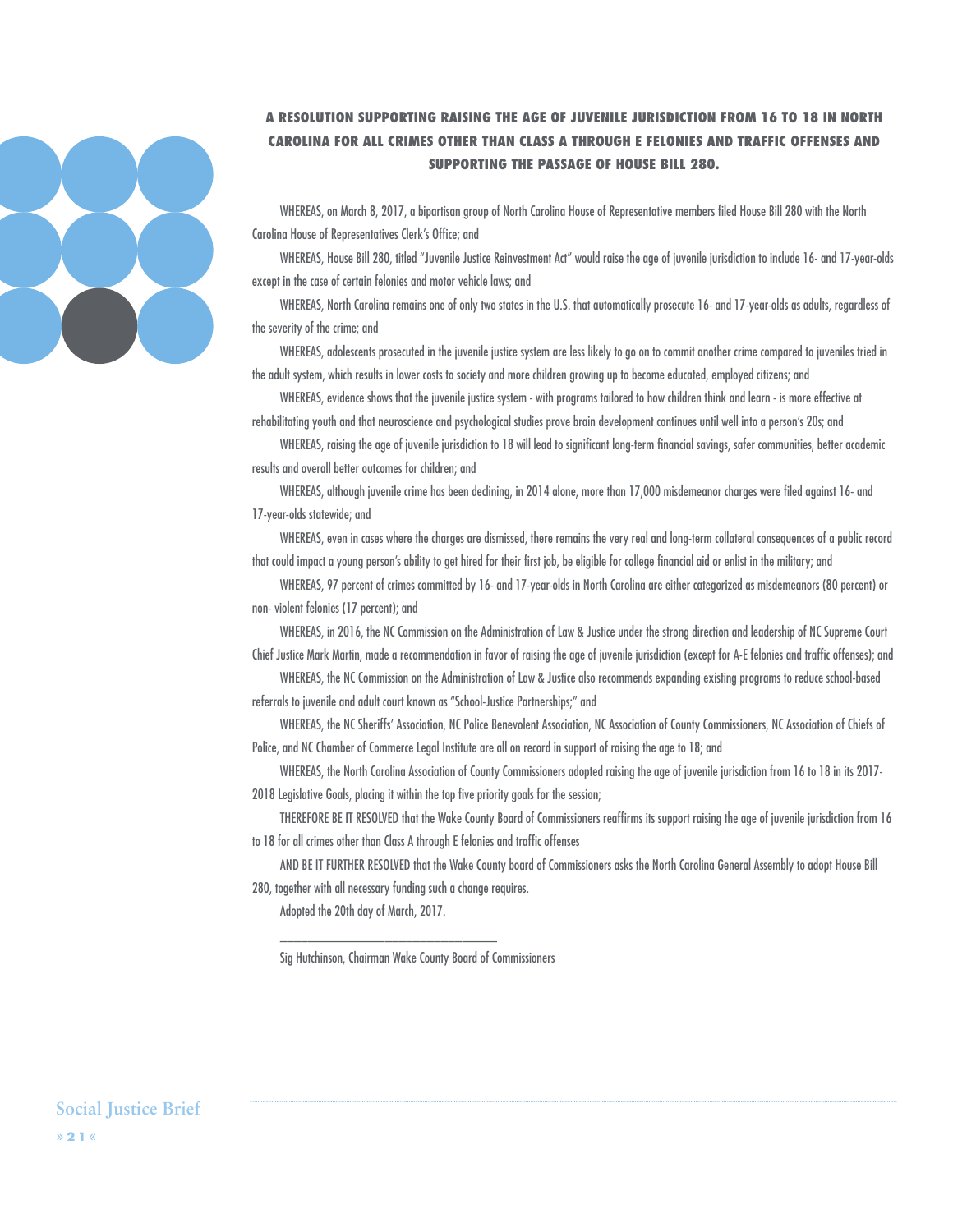## **END NOTES**

- Although historically the Thirteenth Amendment is explicitly tied to the end of slavery for black citizens, there are also many examples of racial terror against tribal, Latinx, and Asian youth. Due to the overwhelming documentation in state data of the overrepresentation and oversentencing of Black youth, this brief will focus on the structural causes of this overrepresentation as it relates to black youth and families. This is the first of a series of briefs focused on the historical context for the treatment of youth of color in the adult criminal justice system. The Campaign for Youth Justice is committed to developing further briefs highlighting the historical context, experiences, and data of disproportionately criminalized youth of color.
- 2 Easy Access to Juvenile Court Statistics: 1985–2015 (Washington, DC: Office of Juvenile Justice and Delinquency Prevention, 2018). Retrieved from www.ojjdp.gov/ojstatbb/ezajcs/
- 3 Id.
- 4 American Civil Liberties Union, False Hope: How Parole Systems Fail Youth Serving Extreme Sentences (2016), 21, www.aclu.org/sites/default/files/field\_document/121416-acluparolereportonlinesingle.pdf#page=4. See also Peter S. Lehmann, Ted Chiricos, and William D. Bales, "Sentencing Transferred Juveniles in the Adult Criminal Court: The Direct and Interactive Effects of Race and Ethnicity," Youth Violence and Juvenile Justice 15, no. 2 (2016): 172–190, http://journals.sagepub.com/doi/abs/10.1177/154120401667 8048.
- 5 Jennifer Gonnerman, ."Kalief Browder, 1993–2015," The New Yorker (2015, June 7), www.newyorker.com/news/news-desk/kalief-browder-1993-2015.
- 6 Sarah Krueger, "Mother of 17-Year-Old Durham Inmate Considers Lawsuit after Alleged Suicide" WRAL.com (2017, March 25), www.wral.com/mother-of-17-year-old-durham-inmate-considers-l awsuit-after-alleged-suicide/16601484/.
- 7 Dale Lezon, "Teenage Inmate Dies after Found Hanging at Fort Bend County Jail," Chron (2017, January 27), www.chron.com/neighborhood/fortbend/news/article/Ten-inmat e-dies-after-found-hanging-at-Fort-Bend-10889048.php.
- 8 Kevin McGill, "Teen's Suicide Emblematic of Problems at New Orleans Jail," Associated Press (2017, July 9), www.apnewsarchive.com/2017/Teen%27s\_suicide\_emblematic of problems at New Orleans jail/id-c0caeaeb22c8465d88c15 0af076d3a70.
- 9 Easy Access to Juvenile Court Statistics: 1985–2015.
- 10 Population Division, U.S. Census Bureau, Child population by race, Retrieved from http://datacenter.kidscount.org/data/tables/ 103-child-population-by-race#detailed/1/any/false/870,573, 869/68,69,67,12,70,66,71,72/424
- 11 Easy Access to Juvenile Court Statistics: 1985–2015.
- 12 Charles Puzzanchera, Melissa Sickmund, and Anthony Sladky (2018). Youth Younger than 18 prosecuted in criminal court: National estimate, 2015 cases. Pittsburgh, PA: National Center for Juvenile Justice.
- 13 Id.
- 14 HCR 73, 2015 Leg. Sess. (La. 2015). SB 324, 2016 Leg. Sess. (La. 2016). SB 916, 2015-2016 Leg. Sess. (S.C. 2016) A3009c, 2017 Leg. Sess. (N.Y. 2017). SB 257, 2017 Leg. Sess. (N.C. 2017).
- 15 SB 793, 2018 Leg. Sess. (Mo. 2018).
- 16 Campaign for Youth Justice, Raising the Bar: State Trends in Keeping Youth Out of Adult Courts (2015-2017) (2017).
- 17 Code of Maryland § 3-817
- 18 SB 515, 2014 Leg., 431st. Sess. (Md. 2014)
- 19 Chris Miller, "More Baltimore Youth Moving From Adult to Juvenile Courts," Associated Press (2017, October 13), www.usnews.com/news/best-states/maryland/articles/2017-10- 13/more-baltimore-youth-moving-from-adult-to-juvenile-courts.
- 20 Juvenile Justice Geography, Police, Practice & Statistics, Jurisdictional Boundaries [Map of transfer provisions in the United States] (2017), www.jjgps.org/jurisdictional-boundaries#transfer-provisions.
- 21 Easy Access to Juvenile Court Statistics: 1985–2015.
- 22 Patrick Griffin, Sean Addie, Benjamin Adams, and Kathy Firestine, "Trying Juveniles as Adults: An Analysis of State Transfer Laws and Reporting," Office of Juvenile Justice & Delinquency Prevention 8 (2011), www.ncjrs.gov/pdffiles1/ojjdp/232434.pdf.
- 23 Steven N. Zane, "Do Criminal Court Outcomes Vary by Juvenile Transfer Mechanism? A Multi-Jurisdictional, Multilevel Analysis," Justice Quarterly 34, no. 3 (2017): 542–569. doi:10.1080/07418825.2016.1190395.
- 24 Griffin, Addie, Adams, and Firestine (2011).
- 25 Campaign for Youth Justice, Raising the Bar.
- 26 Judicial Council of California, Juvenile Law: Implementation of Proposition 57, the Public Safety and Rehabilitation Act of 2016 (2017), www.courts.ca.gov/documents/W17-02.pdf. See also H. 95, 2016 Leg. Sess. (Vt. 2016).
- 27 Bureau of Justice Statistics. Mortality in Local Jails, 2000-2014 -Statistical Tables (2016). www.bjs.gov/index.cfm?ty=pbdetail&iid=5865.
- 28 Daniel C. Murrie, Craig E. Henderson, Gina M. Vincent, Jennifer L. Rockett, and Cynthia Mundt, "Psychiatric Symptoms among Juveniles Incarcerated in Adult Prison," Psychiatric Services 60, no. 8 (2009): 1092–1097.



**Social Justice Brief** » **2 2** «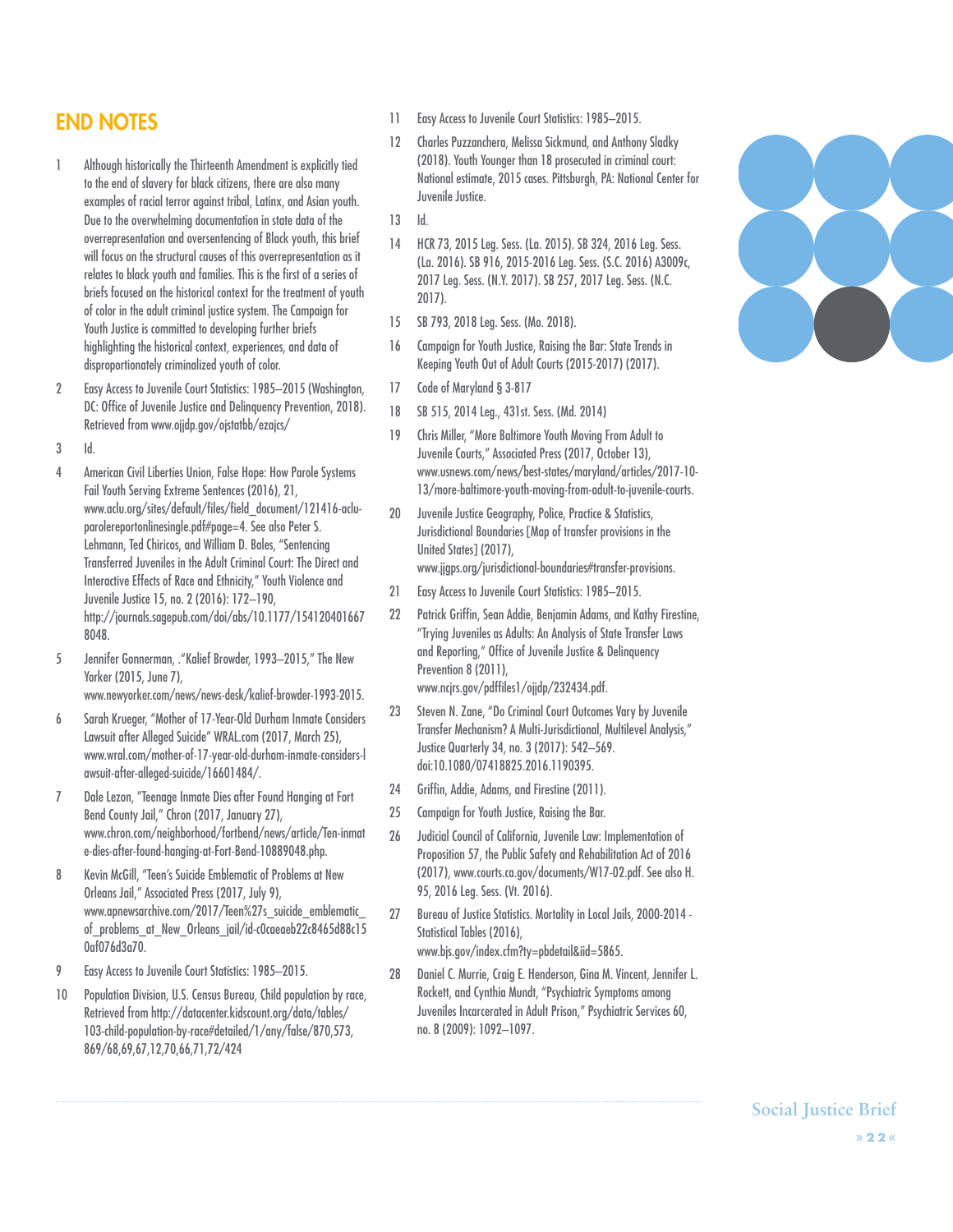

- 29 Richard E. Redding, Juvenile Transfer Laws: An Effective Deterrent to Delinquency? (Washington, DC: U.S. Department of Justice, Office of Juvenile Justice and Delinquency Prevention, August 2008), www.ncjrs.gov/pdffiles1/ojjdp/220595.pdf; Centers for Disease Control and Prevention, "Effects on Violence of Laws and Policies Facilitating the Transfer of Youth from the Juvenile to the Adult Justice System: A Report on Recommendations of the Task Force on Community Preventive Services," Morbidity and Mortality Weekly Report 2007, no. 56 (No. RR-9), www.cdc.gov/mmwr/pdf/rr/rr5609.pdf
- 30 Roper v. Simmons, 543 US 551 (2005).
- 31 Graham v. Florida, 560 US 48 (2010).
- 32 Miller v. Alabama, 132 S. Ct. at 2464 (2012).
- 33 Miller, 567 U.S. at \_ (slip op., at 9) quoting Roper, 543 U.S., at 570.
- 34 Jason J. Washburn, Linda A. Teplin, Laurie S. Voss, Clarissa D. Simon, Karen M. Abram, Gary M. McClelland, and Nichole D. Olson, "Detained Youth Processed in Juvenile and Adult Court: Psychiatric Disorders and Mental Health Needs," OJJDP Juvenile Justice Bulletin (2015), www.ojjdp.gov/pubs/248283.pdf.
- 35 Karen M. Abram, Linda A. Teplin, Devon R. Charles, Sandra L. Longworth, Gary M. McClelland, and Mina K. Dulcan, "Posttraumatic Stress Disorder and Trauma in Youth in Juvenile Detention," Archives of General Psychiatry 61, no. 4 (2004): 403–410, www.ncbi.nlm.nih.gov/pmc/articles/PMC2861915/; Julian D. Ford, John Chapman, Daniel F. Connor, and Keith R. Cruise, "Complex Trauma and Aggression in Secure Juvenile Justice Settings," Criminal Justice and Behavior 39, no. 6 (2012): 694–724.
- 36 National Child Traumatic Stress Network, Effects of Trauma (2018), www.nctsn.org/what-is-child-trauma/complex-trauma/effects.
- 37 American Civil Liberties Union and Human Rights Watch, Growing Up Locked Down: Youth in Solitary Confinement in Jails and Prisons across the United States (2012): 41–47, www.aclu.org/files/assets/us1012webwcover.pdf.
- 38 Aaron Kupchik, "The Correctional Experiences of Youth in Adult and Juvenile Prisons," Justice Quarterly 24, no. 2 (2007): 247–270, doi:10.1080/07418820701294805.
- 39 Allen J. Beck, Marcus Berzofsky, Rachel Caspar, and Christopher Krebs, Sexual Victimization in Prisons and Jails Reported by Inmates, 2011-2012 (2013), www.bjs.gov/content/pub/pdf/svpjri1112.pdf.
- 40 American Civil Liberties Union. No Child Left Alone (2013), www.aclu.org/other/briefing-paper-juvenile-solitary-confinement -adult-jails-and-prisons.
- 41 Juan E. Méndez, Torture and Other Cruel, Inhuman, or Degrading Treatment or Punishment (2011), Retrieved from http://solitaryconfinement.org/uploads/SpecRapTortureAug 2011.pdf.
- 42 American Civil Liberties Union, Summary of National Standards Restricting the Solitary Confinement of Youth (n.d.), www.aclu.org/files/assets/5%202%20National%20Standards%20R estricting%20the%20Solitary%20Confinement%20of%20Youth.pdf.
- 43 Saneta deVuono-powell, Chris Schweidler, Alicia Walters, and Azadeh Zohrabi, Who Pays? The True Cost of Incarceration on Families (2015), http://ellabakercenter.org/sites/default/files/downloads/who-p ays.pdf. See also Jean Chung, Felony Disenfranchisement: A Primer (Washington, DC: The Sentencing Project, 2017), www.sentencingproject.org/wp-content/uploads/2015/08/Felon y-Disenfranchisement-Primer.pdf.
- 44 H.B. 1228, 120th Gen. Assemb., 2nd Reg. Sess. (In. 2018).
- 45 Cheryl A. Brooks, "Race, Politics, and Denial: Why Oregon Forgot to Ratify the Fourteenth Amendment," Oregon Law Review 83 (2004): 736, https://scholarsbank.uoregon.edu/xmlui/bitstream/handle/179 4/4561/83\_2\_731.pdf?sequence=1.
- 46 Brooks, "Race, Politics, and Denial," 736.
- 47 Brooks, "Race, Politics, and Denial," 735–750.
- 48 HB 3439, 67th Leg. Assemb. (Or. 1995). SB 1049, 69th Leg. Assemb. (Or. 1997).
- 49 Oregon Department of Corrections, Measure 11 Statistics: Juvenile Demographics (2018), www.oregon.gov/doc/RESRCH/pages/measure\_11.aspx.
- 50 Annie E. Casey Foundation Kids Count Data Center, Oregon Child Population by Race (n.d.), http://datacenter.kidscount.org/data/tables/8307-child-populati on-by-race?loc=39&loct=2#detailed/2/any/false/870,573,869, 36,868/1,2,1310,142,4370,4371,3/16885.
- 51 Oregon Youth Authority, Dispositions (2017), www.oregon.gov/oya/reports/jjis/2017/2017\_dispositions.pdf.
- 52 Roberta Phillip-Robbins and Ben Scissors, Youth and Measure 11: Impacts of Mandatory Minimums (2018): 40, http://media.oregonlive.com/pacific-northwest-news/other/Youth %20and%20Measure%2011%20in%20Oregon%20Final%202.pdf.
- 53 Phillip-Robbins and Scissors, Youth and Measure 11, 28.
- 54 Phillip-Robbins and Scissors, Youth and Measure 11, 39.
- 55 Phillip-Robbins and Scissors, Youth and Measure 11, 29.
- 56 Emily Green, "District Attorney Adopts New Measure 11, Juvenile Policy," Street Roots News E. (2016, June 8), http://news.streetroots.org/2016/06/08/district-attorney-adopt s-new-measure-11-juvenile-policy.
- 57 Oregon Revised Statute 137.685.
- 58 Nicole D. Porter, Racial Impact Statements (Washington, DC: The Sentencing Project, 2014), www.sentencingproject.org/publications/racial-impact-statements.

**Social Justice Brief** » **2 3** «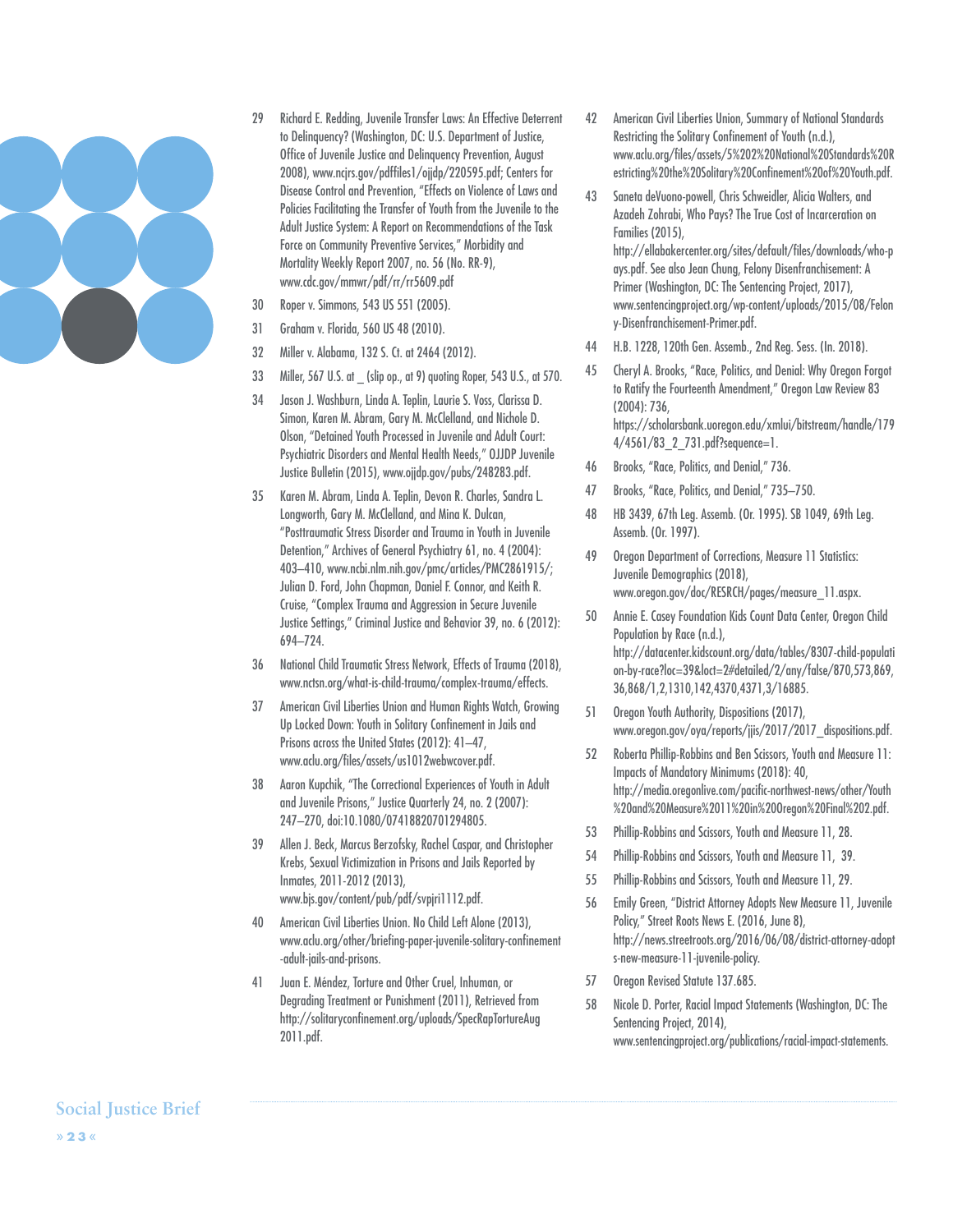- 59 Heber Bray, Oregon Youth Authority Presentation (2018), www.leg.state.nv.us/App/InterimCommittee/REL/Document/12149.
- 60 In FY 2016-2017, the Florida Department of Juvenile Justice reported that 1,101 youth were transferred to adult court; 709 of the youth transferred were black youth. E. Ann Carson, Prisoners in 2016 (Washington, DC: Bureau of Justice Statistics, 2018): 16, www.bjs.gov/content/pub/pdf/p16.pdf. Florida has the highest day count of youth under 18 in adult prison in the country.
- 61 Equal Justice Initiative, Lynching in America: Confronting the Legacy of Racial Terror, third edition (2017), https://lynchinginamerica.eji.org/report.
- 62 Id.
- 63 Heather Gilligan, "A White Mob Wiped This All-Black Florida Town off the Map. 60 Years Later Their Story Was Finally Told," Timeline (2018, April 3), https://timeline.com/all-black-town-rosewood-wiped-off-the-ma p-by-white-mob-73ca6630802b.
- 64 Gilbert King, "An Apology in Lake County," The Atlantic (2017, May), www.theatlantic.com/politics/archive/2017/05/florida-apologiz es-to-family-of-groveland-boys/526680/.
- 65 CS/HCR 631, 2017 Leg. Sess. (FL 2017).
- 66 C. Jeanne Bassett, "House Bill 591: Florida Compensates Rosewood Victims and Their Families for a Seventy-One-Year-Old Injury," Florida State University Law Review 22 (1995): 503, http://ir.law.fsu.edu/lr/vol22/iss2/10.
- 67 Peter S. Lehmann, Ted Chiricos, and William D. Bales, "Sentencing Transferred Juveniles in the Adult Criminal Court: The Direct and Interactive Effects of Race and Ethnicity," Youth Violence and Juvenile Justice 15, no. 2 (2016): 172–190, http://journals.sagepub.com/doi/abs/10.1177/154120401667 8048.
- 68 Id.
- 69 Id.

- 71 Campaign for Youth Justice, Raising the Bar.
- 72 Office of Program Policy Analysis and Government Accountability, Direct File of Children to Adult Court Is Decreasing; Better Data Needed to Assess Sanctions (2017), www.oppaga.state.fl.us/MonitorDocs/Reports/pdf/1706rpt.pdf.
- 73 FL Stat § 985.557 (1)(a) 1-19 (2017).
- 74 FL Stat §985.557 (1)(B) (2017).
- 75 Office of Program Policy Analysis and Government Accountability. Direct File of Children to Adult Court , 3.
- 76 FL Rev. Code § 985.556(4)(c), www.leg.state.fl.us/Statutes/index.cfm?App\_mode=Display\_Stat ute&Search\_String=&URL=0900-0999/0985/Sections/0985.55 6.html.
- 77 David Ovalle, "Miami Judge Who Called Black Defendant 'Moolie' Faces Suspension for Using Slurs," Miami Herald (2018, May 21), www.miamiherald.com/news/local/crime/article211618154.html.
- 78 Andrew Pantazi, "Prosecutors Aren't Seeking Adult Charges against Kids Nearly As Often in Florida or Jacksonville," The Florida-Times Union (2018, January 2), www.jacksonville.com/news/metro/2018-01-02/prosecutors-are n-t-seeking-adult-charges-against-kids-nearly-often-florida-or.
- 79 Id.
- 80 Darden Rice, "Keep Children out of the Adult Prison System," Tampa Bay Times (2018, January 19), www.tampabay.com/opinion/columns/Column-Keep-children-out -of-the-adult-prison-system\_164658973.
- 81 Jim Little, "Pensacola City Council Passes Resolution Supporting Juvenile Justice Reform," Pensacola News Journal (2018, February 8),

www.pnj.com/story/news/politics/2018/02/08/pensacola-city-c ouncil-passes-resolution-supporting-juvenile-justice-reform/3221 98002/.

- 82 Jim Little, "Escambia County Commission Supports Juvenile Prosecution Reform," Pensacola News Journal (2018, February 16), www.pnj.com/story/news/politics/2018/02/15/escambia-countycommission-supports-juvenile-prosecution-reform/341308002/.
- 83 Florida Department of Juvenile Justice, Delinquency Profile 2017 Interactive Data (2017).

www.djj.state.fl.us/research/reports/reports-and-data/interactivedata-reports/delinquency-profile/delinquency-profile-dashboard.

- 84 Conference committee report on the Missouri Compromise, March 1, 1820; Joint Committee of Conference on the Missouri Bill, 03/01/1820-03/06/1820; Record Group 128l; Records of Joint Committees of Congress, 1789–1989; National Archives, www.ourdocuments.gov/doc.php?flash=false&doc=22.
- 85 Id.
- 86 Edward J. Bander, The Dred Scott Case and Judicial Statesmanship, Villanueva Law Review 6, no. 4 (1961): 514–524, https://digitalcommons.law.villanova.edu/cgi/viewcontent.cgi?refe rer=www.google.com/&httpsredir=1&article=1519&context=vlr.
- 87 Id., 516.
- 88 Equal Justice Initiative, Lynching in America.

90 Larry Buchanan, Ford Fessenden, K.K. Rebecca Lai, Haeyoun Park, Alicia Parlapiano, Archie Tse, Tim Wallace, Derek Watkins, and Karen Yourish, "What Happened in Ferguson?" The New York Times (2015, August 10),

www.nytimes.com/interactive/2014/08/13/us/ferguson-missou ri-town-under-siege-after-police-shooting.html.



**Social Justice Brief** » **2 4** «

<sup>70</sup> Carson, Prisoners in 2016.

<sup>89</sup> Id.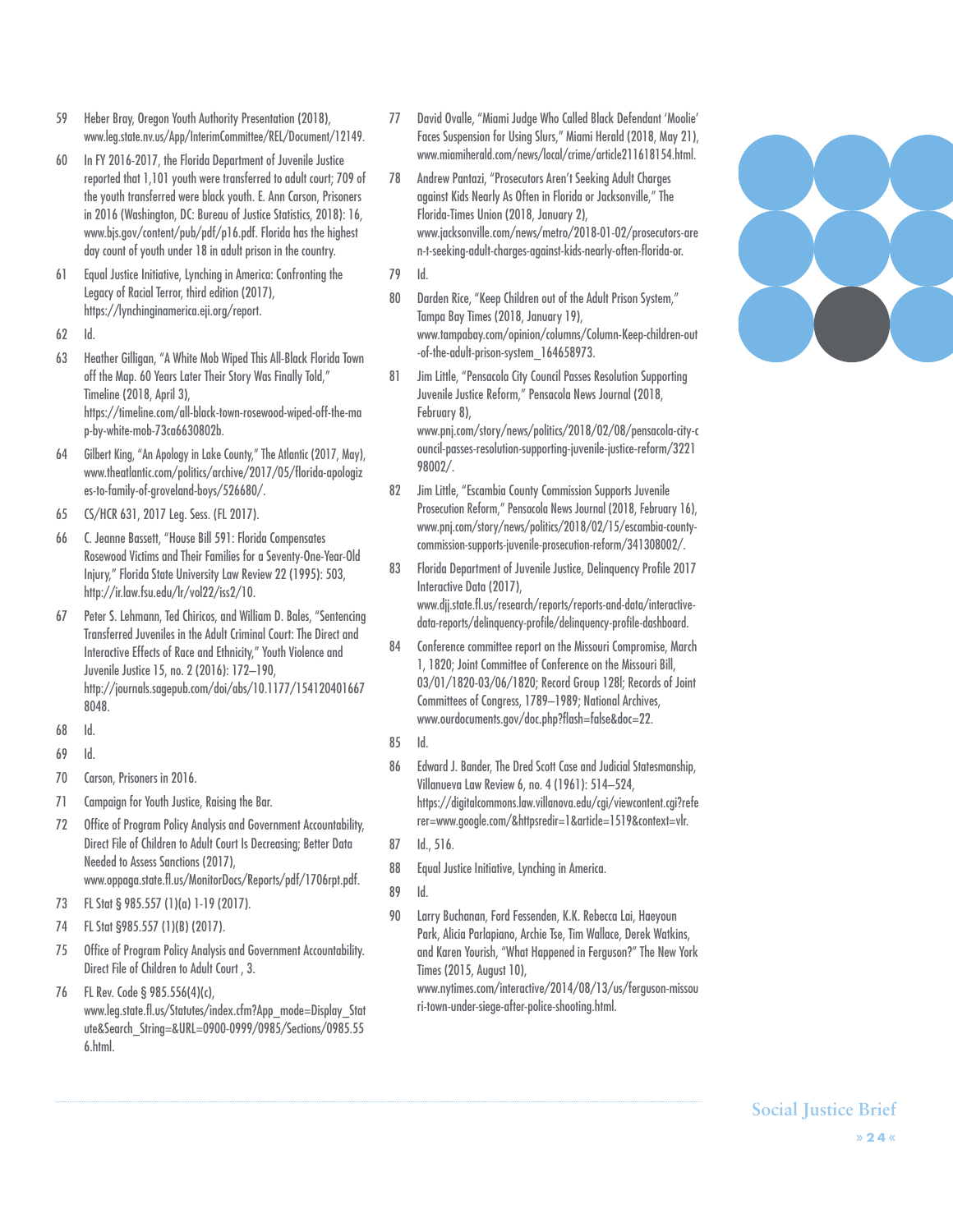

- 91 Julie Bosman and Joseph Goldstein, "Timeline for a Body: 4 Hours in the Middle of a Ferguson Street," The New York Times (2014, August 23), www.nytimes.com/2014/08/24/us/michael-brown-a-bodys-tim eline-4-hours-on-a-ferguson-street.html.
- 92 Office of Public Affairs, U.S. Department of Justice, Justice Department Announces Findings of Two Civil Rights Investigations in Ferguson, Missouri (2015, March 4), www.justice.gov/opa/pr/justice-department-announces-findings-t wo-civil-rights-investigations-ferguson-missouri.
- 93 MO Rev. Stat. 211.021 (2): "'Child' means any person under seventeen years of age and shall mean, in addition, any person over seventeen but not yet eighteen years of age alleged to have committed a status offense."
- 94 SB 793, 2018 Leg. Sess. (Mo. 2018).
- 95 MO Rev. Stat. 211.071.
- 96 MO Rev. Stat. 211.071 (1).
- 97 U.S. Department of Justice, St. Louis County Family Court, St. Louis, Missouri (2015): 26, www.justice.gov/sites/default/files/crt/legacy/2015/07/31/stl ouis\_findings\_7-31-15.pdf.
- 98 Center for Children's Law and Policy, Racial and Ethnic Disparities Reduction Practice Manual (2015), www.cclp.org/wp-content/uploads/2016/06/Chapter-7-Reducing -Racial-and-Ethnic-Disparities-at-Transfer.pdf.
- 99 Missouri Office of the State Court Administrator, Missouri Juvenile and Family Division Annual Report (2016), www.courts.mo.gov/file.jsp?id=40673.
- 100 This is a calculation of the number of youth certified from juvenile court divided by the total number of referrals to juvenile court.
- 101 Supreme Court of Missouri, Commission on Racial and Ethnic Fairness (2015, October 6), www.courts.mo.gov/file.jsp?id=93101.
- 102 Commission on Racial and Ethnic Fairness, Report to the Supreme Court of Missouri for the period 2016-2017 (2017, November): 8-9, www.courts.mo.gov/file.jsp?id=121053.
- 103 Id.
- 104 National Juvenile Defender Center, Social Work (n.d.), http://njdc.info/social-work/.
- 105 Jeree Thomas, Youth Transfer: The Importance of Individualized Review (Washington, DC: Campaign for Youth Justice, 2018), www.campaignforyouthjustice.org/images/20180314\_CFYJ\_You th Transfer Brief.pdf.
- 106 Virginia C. Strand, "Clinical Social Work and the Family Court: A New Role in Child Sexual Abuse Cases," Child and Adolescent Social Work Journal 11 (1994): 107–122, https://doi.org/10.1007/BF01875770. See also Dana E. Prescott, "Social Workers as 'Experts' in the Family Court System: Is Evidence-Based Practice a Missing Link or Host-Created Knowledge?" Journal of Evidence-Based Social Work 10, no. 5 (2013): 466–481, doi:10.1080/15433714.2012.759844.
- 107 HB 1023 (2014) 69th Leg. Sess. (Colo. 2014), http://cjdc.org/wp/wp-content/uploads/2014/05/1023\_Social-Workers Rerevised.pdf.
- 108 Paula Galowitz, "Collaboration Between Lawyers and Social Workers: Re-examining the Nature and Potential of the Relationship," Fordham Law Review 67 (1999): 2123–2154, https://ir.lawnet.fordham.edu/cgi/viewcontent.cgi?article=3556 &context=flr.
- 109 Nicole D. Porter, New Jersey Enacts Law to Examine Racial and Ethnic Impact of Sentencing Changes (2018, January 17), www.sentencingproject.org/news/new-jersey-enacts-law-examine -racial-ethnic-impact-sentencing-changes/.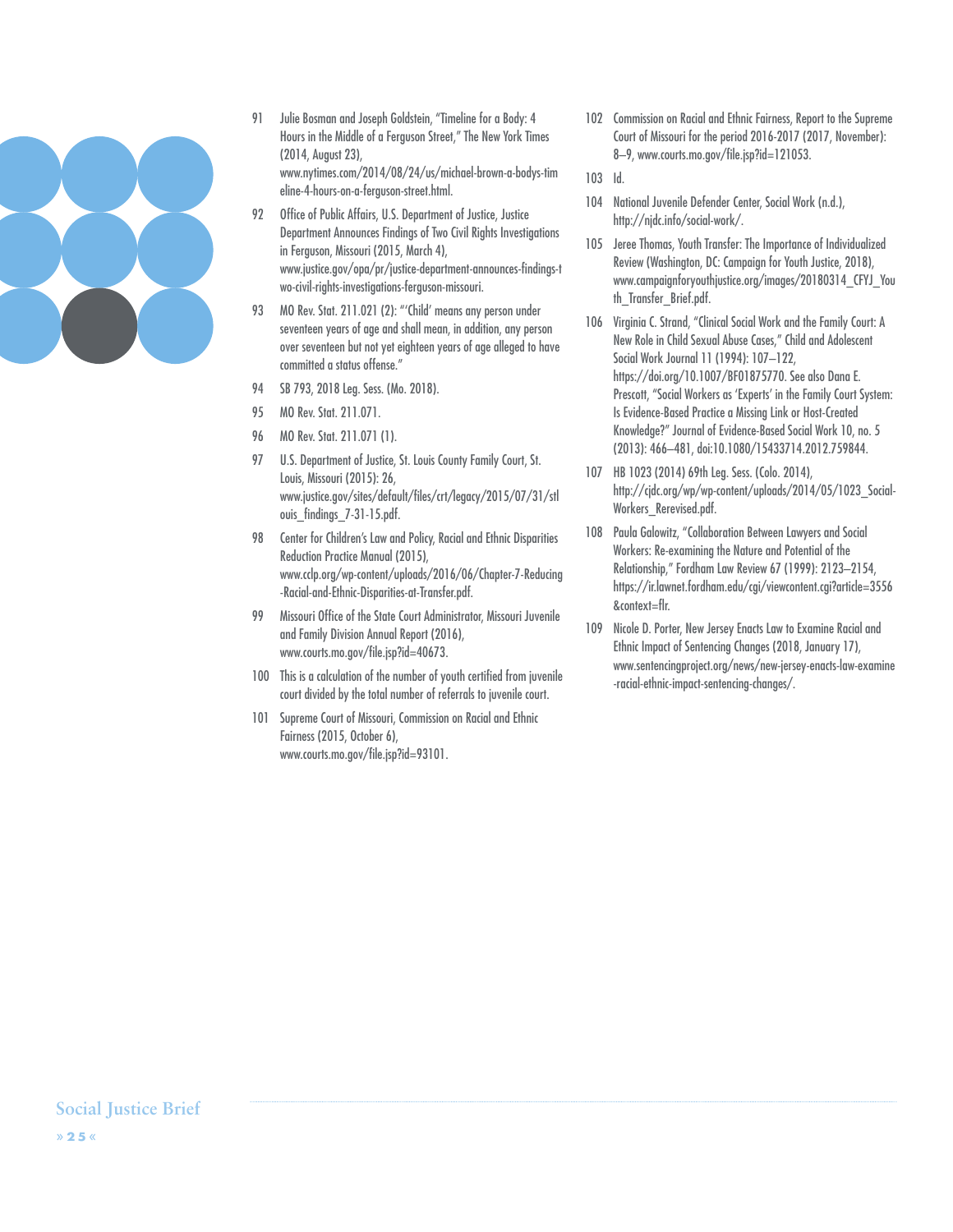

**Social Justice Brief** » **2 6** «